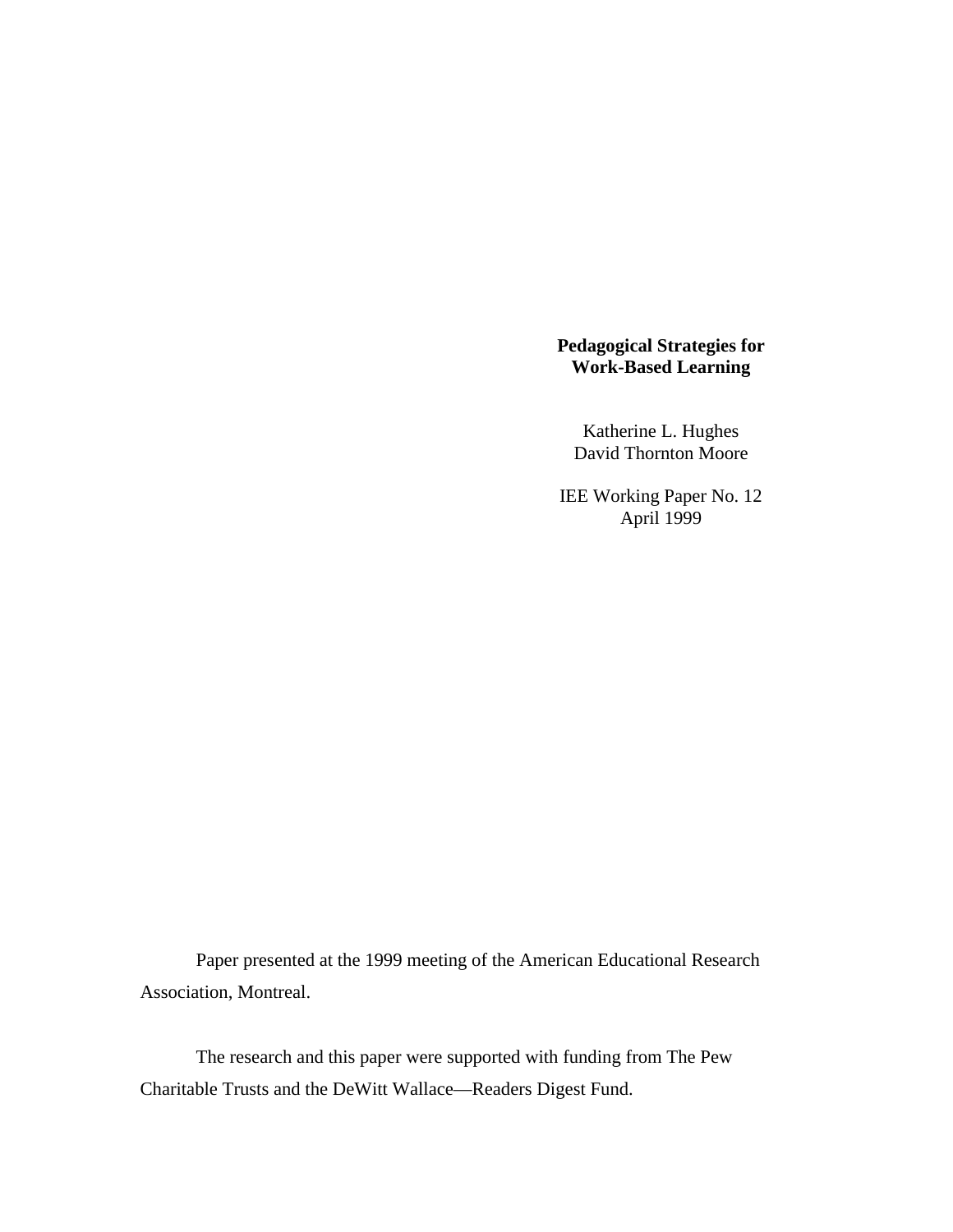# **ABSTRACT**

In recent years, researchers and educators have been paying increasing attention to work-based learning as a promising educational strategy. In the school-to-work literature, many lists of the potential purposes or benefits of work-based learning to students can be found. However, despite increased enthusiasm over work-based learning and anecdotal evidence supporting it, there have been few empirical studies that test whether and how students are actually benefiting. Further, while many programs are having success in inducing employers to offer work-based learning placements, it is probably overly optimistic to require employers to undergo training and to expect them to act as teachers. Yet there are ways for school personnel to examine workplaces, oversee internships, and create classroom-based assignments and activities, so that work-based learning is educational. In this paper, we give guidance as to how to achieve quality internships, by laying out a framework through which an educator might analyze the situated pedagogy of a particular work context, and describing methods used in schools to ensure that students' work experiences yield learning. That is, we will explore the different ways work-based learning is organized at the workplace, and how it can be enhanced in the classroom.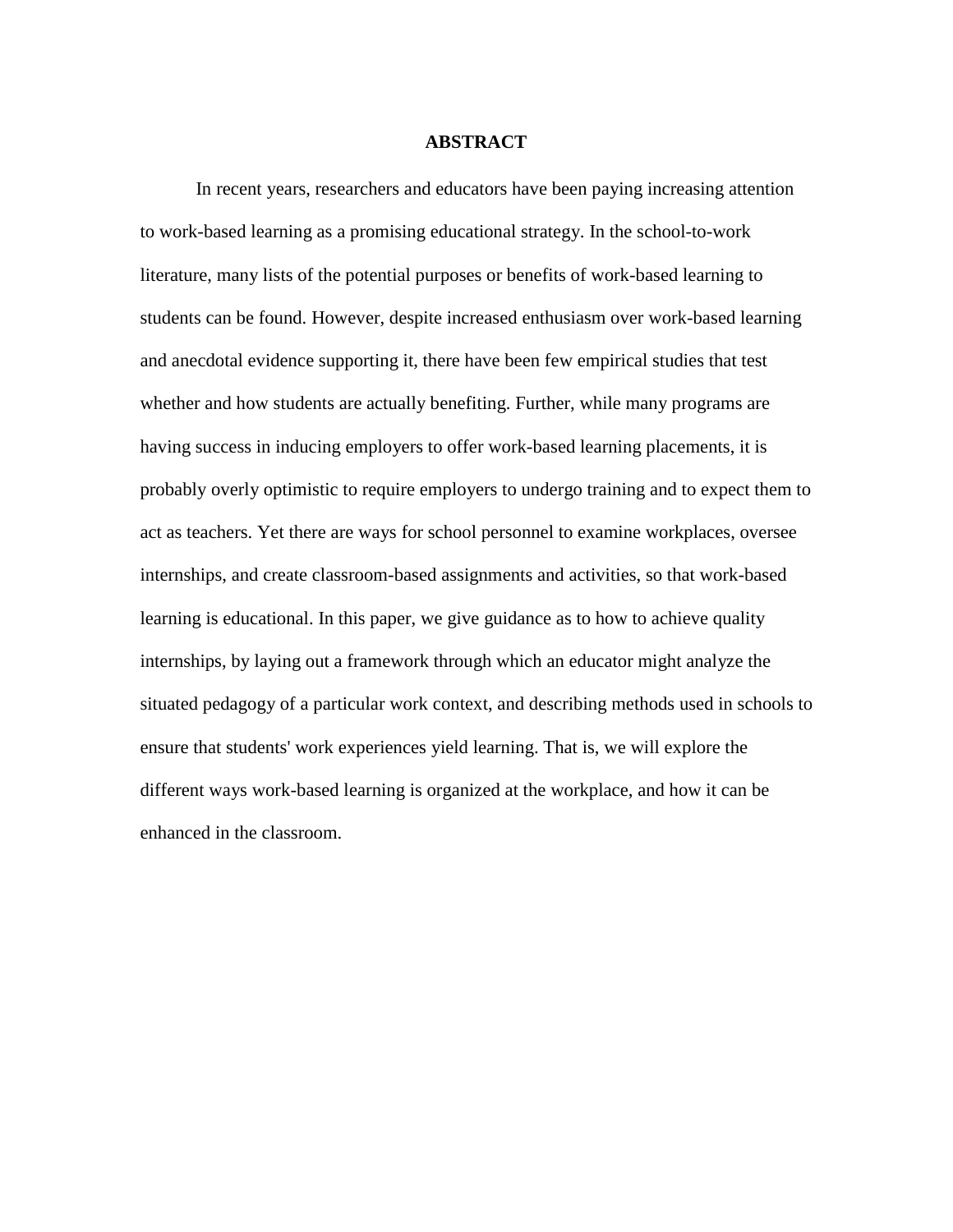# **TABLE OF CONTENTS**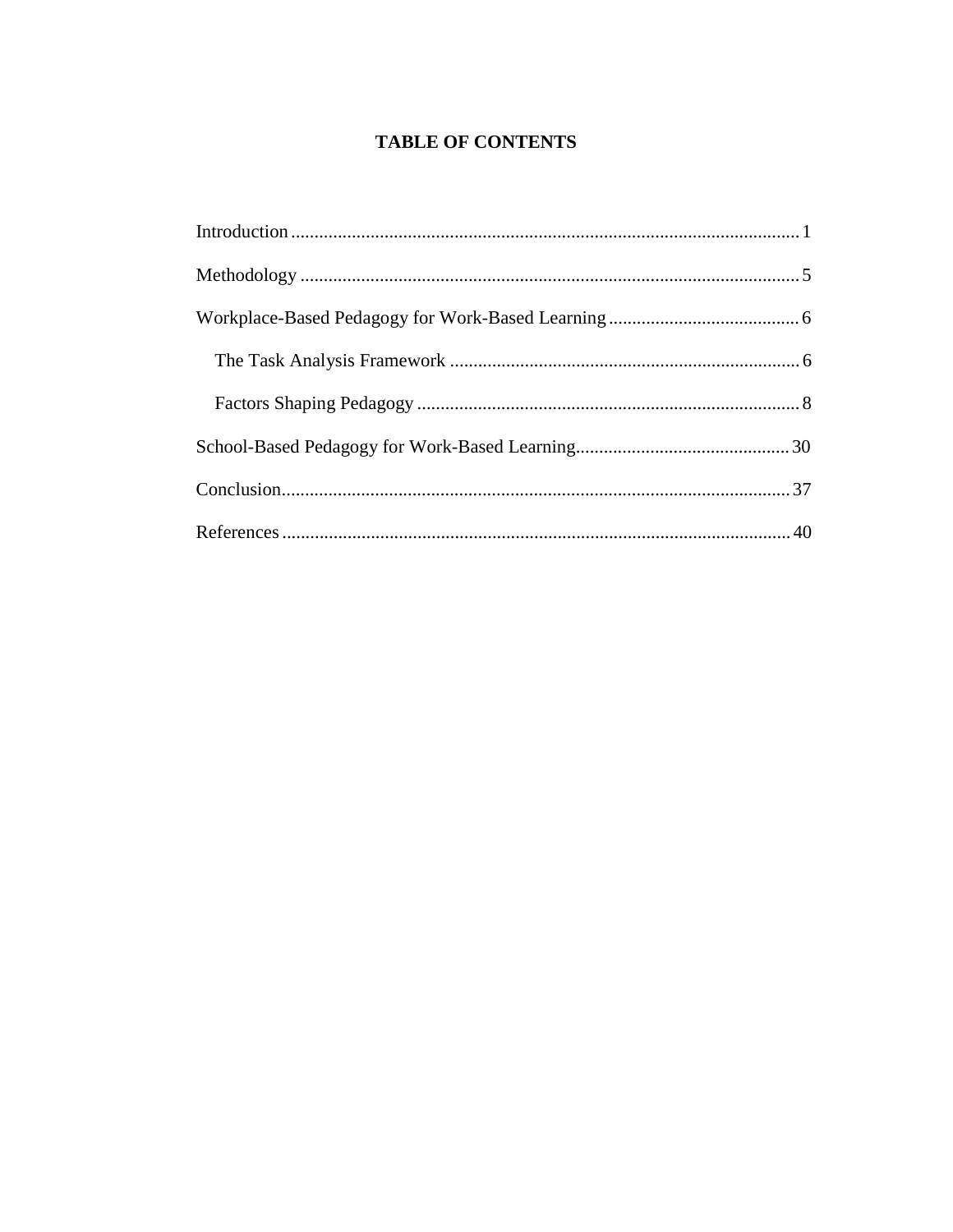#### **INTRODUCTION**

In recent years, researchers and educators have been paying increasing attention to work-based learning as a promising educational strategy. A main provision of the 1994 School-to-Work Opportunities Act was to make work-based learning a significant part of the education of America's youth. Many believed that, rather than offering work-based learning only to students in traditional vocational programs, all students could benefit from a program of learning distinct from that which takes place in the classroom. Hence, many schools and even entire school districts have been implementing internship programs, and students enrolled in these programs across the country are now having a wide range of experiences at workplaces.

In the school-to-work literature, many lists of the potential purposes or benefits of work-based learning to students can be found (Urquiola, Stern, Horn, Dornsife, Chi, Williams, Merritt, Hughes, & Bailey, 1997; Hamilton & Hamilton, 1997; Pauly, Kopp, & Haimson, 1995; Pedraza, Pauly, & Kopp, 1997). The following goals are widely cited: (1) the acquisition of occupational, technical, or workplace readiness skills; (2) career exploration and planning, which can include learning about all aspects of an industry; (3) psycho-social development and preparation for adult responsibilities; and (4) reinforcement of academic learning, through contextual or situated learning, and through increased motivation. However, despite increased enthusiasm over work-based learning and anecdotal evidence supporting it (Bailey & Merritt, 1997; Olson, 1997), there have been few empirical studies that test whether and how students are actually benefiting in any of the above ways.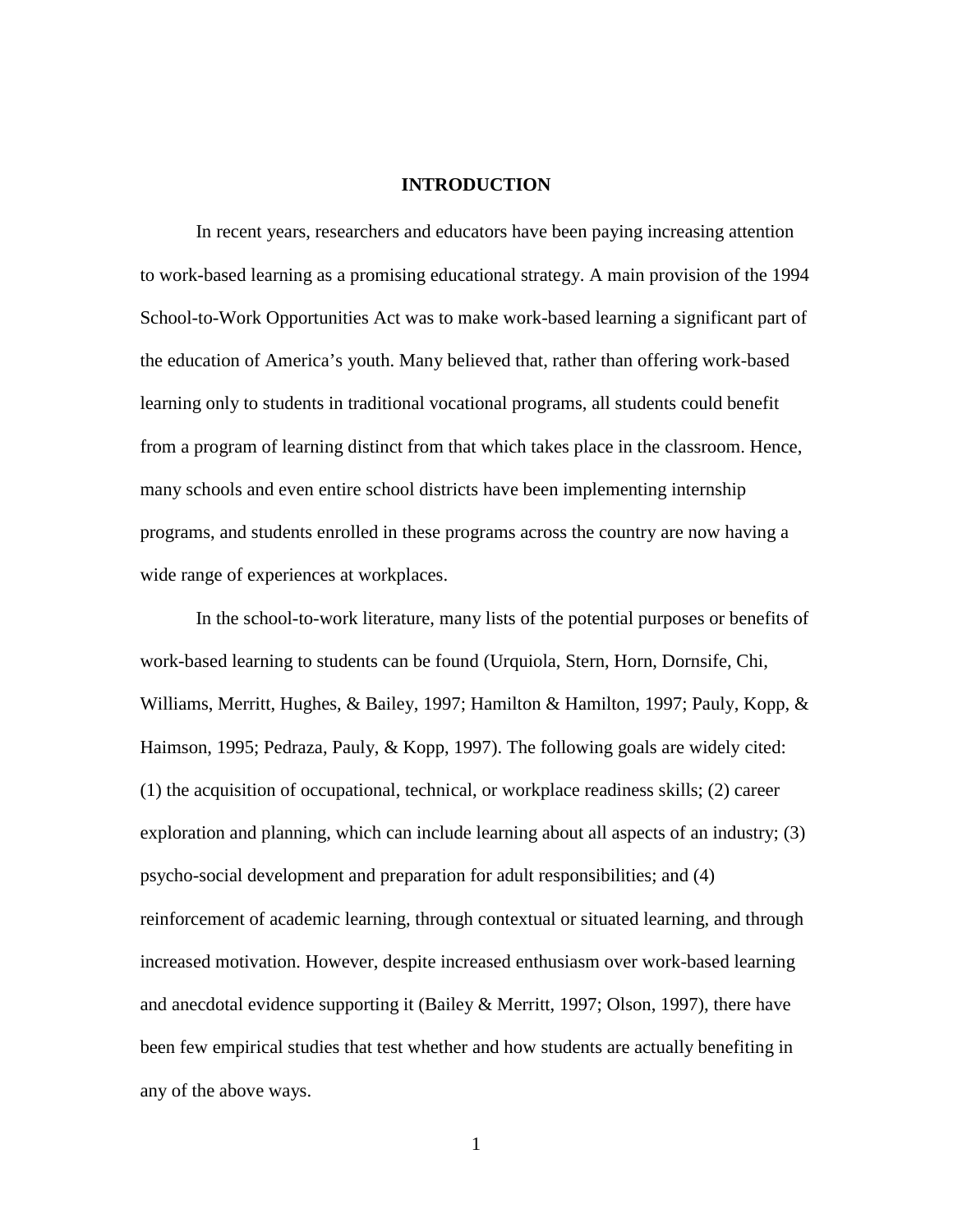Bailey et al. point out that we do not yet have good conceptions of, or measures of, internship quality (Bailey, Hughes, & Barr, 1998). Through a survey of employers participating in five different work-based learning programs, these researchers found that, on average, interns spent only 14 percent of their time on the job learning (as opposed to working). As for what it is student interns might be learning, Hamilton and Hamilton (1997), in their study of 100 students participating in the Cornell Youth Apprenticeship Demonstration Project, found that the youth did gain job-related skills and knowledge, but there were no effects on their academic achievement. Participating employers that were interviewed said that teaching the youth apprentices personal and social competence was more complex than teaching them technical competence. From a survey of students in two different work-based learning programs, Stasz and Brewer (1998) found that while overall the students rated their work-based learning experiences positively, they primarily learned work-readiness-related attitudes and behaviors, and they perceived links between the internships and the classroom to be weak. Another study that included observations of students at worksites had positive findings regarding learning opportunities at the worksites (Stasz & Kaganoff, 1997).

The time, energy and money required to implement work-based learning programs are justified only if internships have more educational value than the afterschool jobs that the majority of American high school youth already hold.<sup>1</sup> One way to ensure this is to have the adults at the worksites actually teaching the student interns. As

 $\overline{a}$ 

 $1 \text{ In } 1992$ , only 31.8 percent of senior high school students did not work during the year (National Center for Education Statistics, 1998).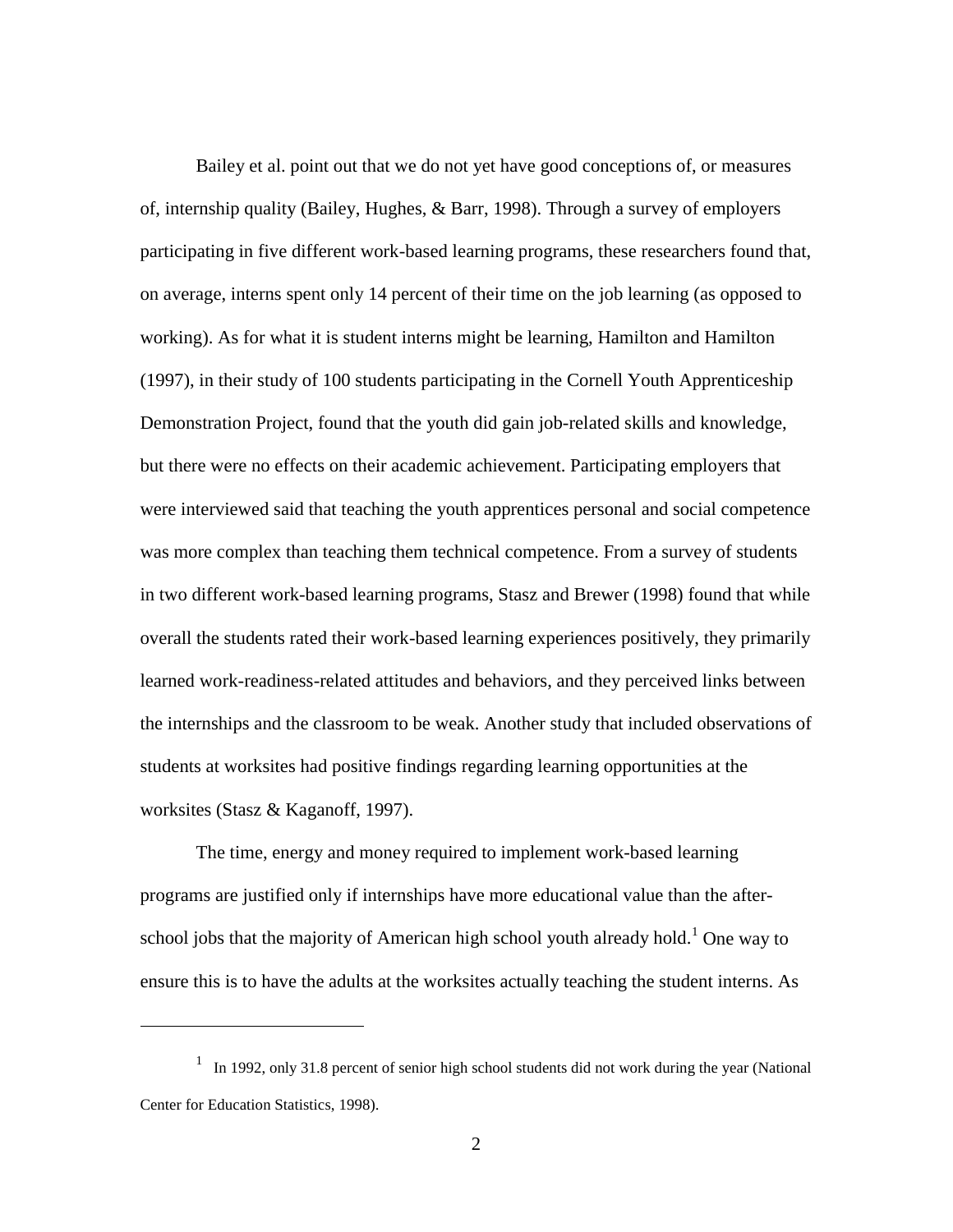Stasz and Kaganoff (1997) point out, "It is curious that educators and the public often express concern when teachers can teach with emergency credentials or with little formal knowledge of the subject matter, but seem oblivious to the qualifications of adults who teach students at work" (p. 77). These authors recommend providing appropriate training to interns' supervisors and monitoring their performance as teachers. Hamilton and Hamilton (1997) also emphasize that "clear teaching roles and responsibilities" should be assigned to worksite coaches and mentors (p. 40).

While many programs are having success in recruiting employer participants (Bailey, Hughes, & Barr, 1998; Hughes, 1998; Pedraza, Pauly, & Kopp, 1997), it is probably overly optimistic to think that requiring them to undergo training and monitoring won't lead to a mass exodus from the programs. Yet there are ways for school personnel to examine workplaces, oversee internships, and create classroom-based assignments and activities, so that work-based learning is educational. In this paper, we will give guidance as to how to achieve quality internships, by describing what educators should look for at worksites, and describing methods used in schools, to ensure that students' work experiences yield learning. That is, we will explore the different ways work-based learning is organized at the workplace, and how it can be enhanced in the classroom.

Pedagogy is normally defined as a conscious set of principles and strategies used by teachers in instructing their students; the term is usually applied only to school-based practices. We suggest that pedagogy can be discovered in any social context where knowledge is distributed and used. In a place such as a worksite, participants use various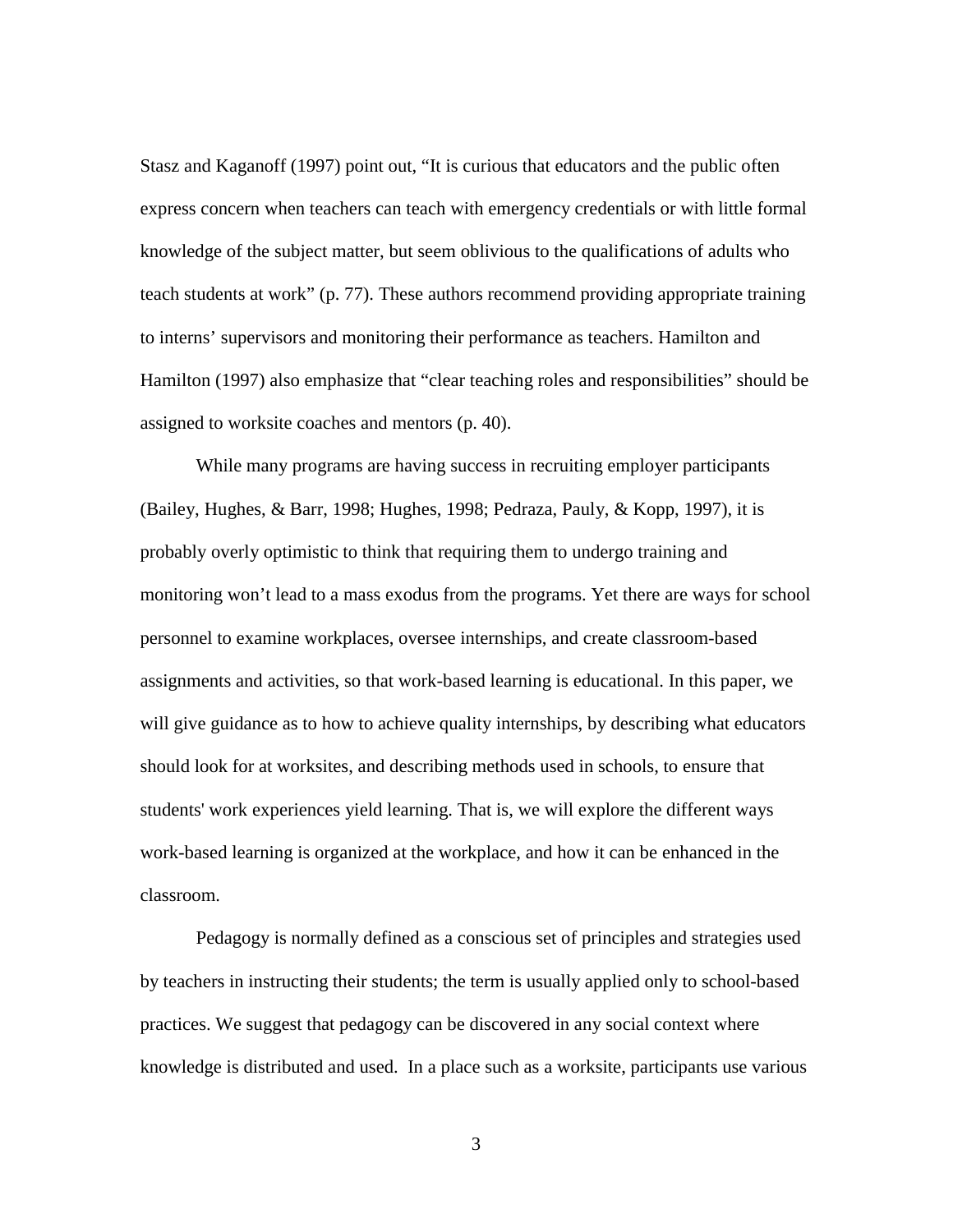kinds of knowledge to structure their relationships, their use of resources (social, informational, and material), and their activities, in a concerted effort to achieve certain shared purposes. Pedagogy can be defined as the social organization of the social activities, organizational structures and cultural practices by which newcomers, such as student interns, come to encounter and engage that knowledge. The process of becoming involved in the knowledge-use in a community of practice, as Lave and Wenger (1991) argue, is learning; pedagogy is the social organization of that process.

Pedagogy is thus situated in the social context, and as such, occurs naturally as part of the environment. Sometimes those processes are *intentional* in their effect on learning: People organize aspects of their activities explicitly to ensure that knowledge is appropriately and effectively distributed. Depending on whether they are in a workplace, a classroom or a household, they might refer to this element of work as on-the-job training, instruction, or self-development, but for that moment, the learning is the central purpose of the work activity. In the workplace, of course, the longer-range goal is to enhance the quality and efficiency of the production process; but for the time being, someone wants someone to learn something. On the other hand, the pedagogical features of work may be *incidental*, a by-product of activity the primary purpose of which is *not* someone's learning. As we will see in detail below, people at work sometimes learn simply by virtue of taking part in the practices of their colleagues. In the process of doing the work, they encounter new information and ideas, they reorganize their conception of certain phenomena, and they reconstrue their strategies for problems and challenges. Our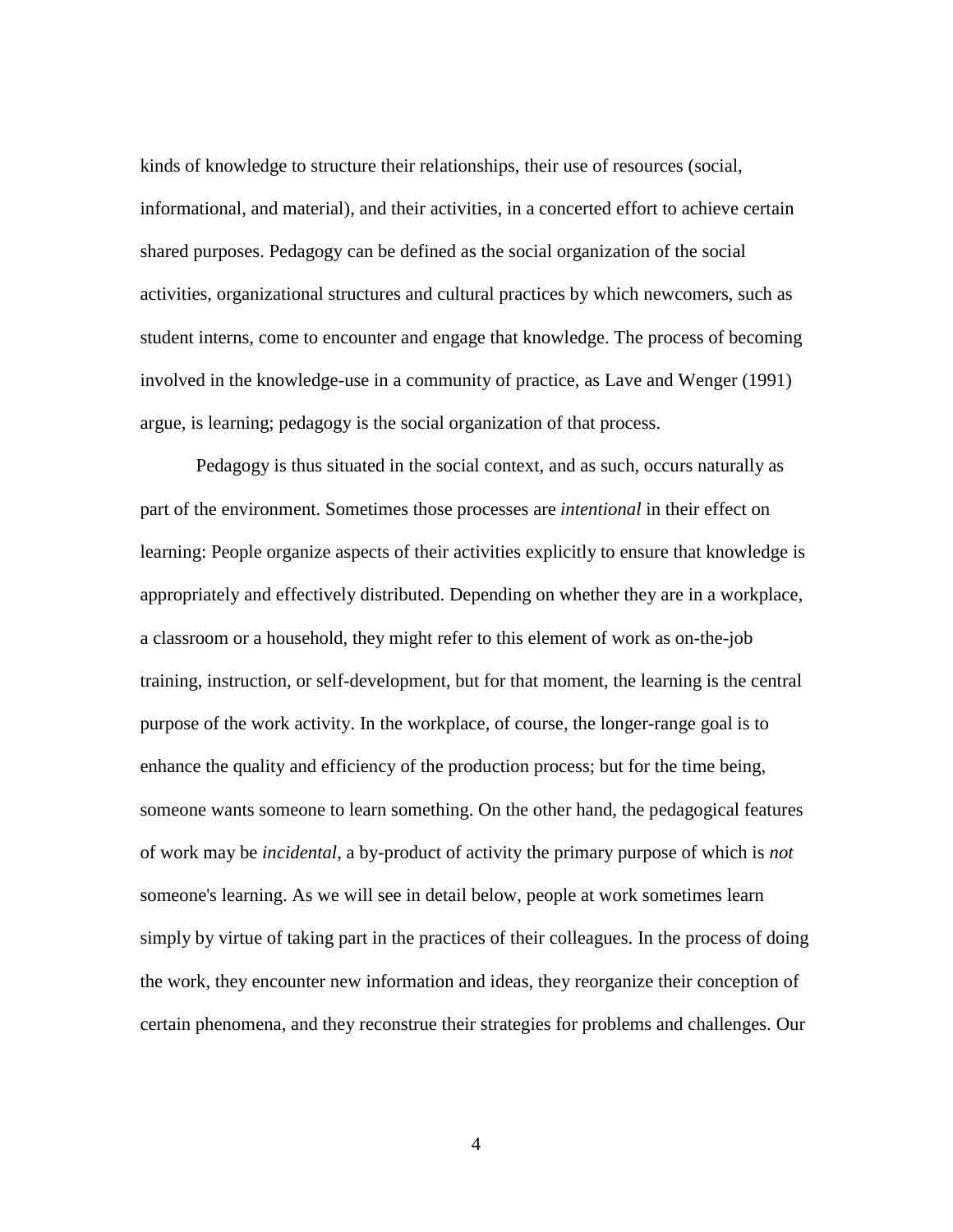definition of pedagogy includes both the intentional and the incidental, whether in the workplace or in the classroom.

# **METHODOLOGY**

This paper is based on a large research project conducted over three years on fourteen school-to-work programs around the country. The sites were selected based on their strong work-based learning components and solid employer involvement. The first part of the project examined the programs' success with regard to employer recruitment and retention, and employers' motivations for participating (see Bailey, Hughes, & Barr, 1998; Hughes, 1998). Visits were made to the programs to interview faculty, staff, students, and employers, and to observe any classroom-based links to the work-based learning components. Two telephone surveys were also conducted, one of employers participating in the programs and one of non-participating employers. In the second part of the project, we looked more closely at the actual work-based learning activities. At each of five programs, several student interns were interviewed and observed over the course of their internships. In total, data were collected from observations and interviews of 25 student interns. The students were placed in a variety of workplaces, ranging from small non-profit organizations to large Fortune 500 companies, and they worked in many different fields, for example, health, business and administration, education, the arts, and construction. This is not a representative sample; our findings will be used only to illustrate different strategies for, and types of learning in, different workplaces.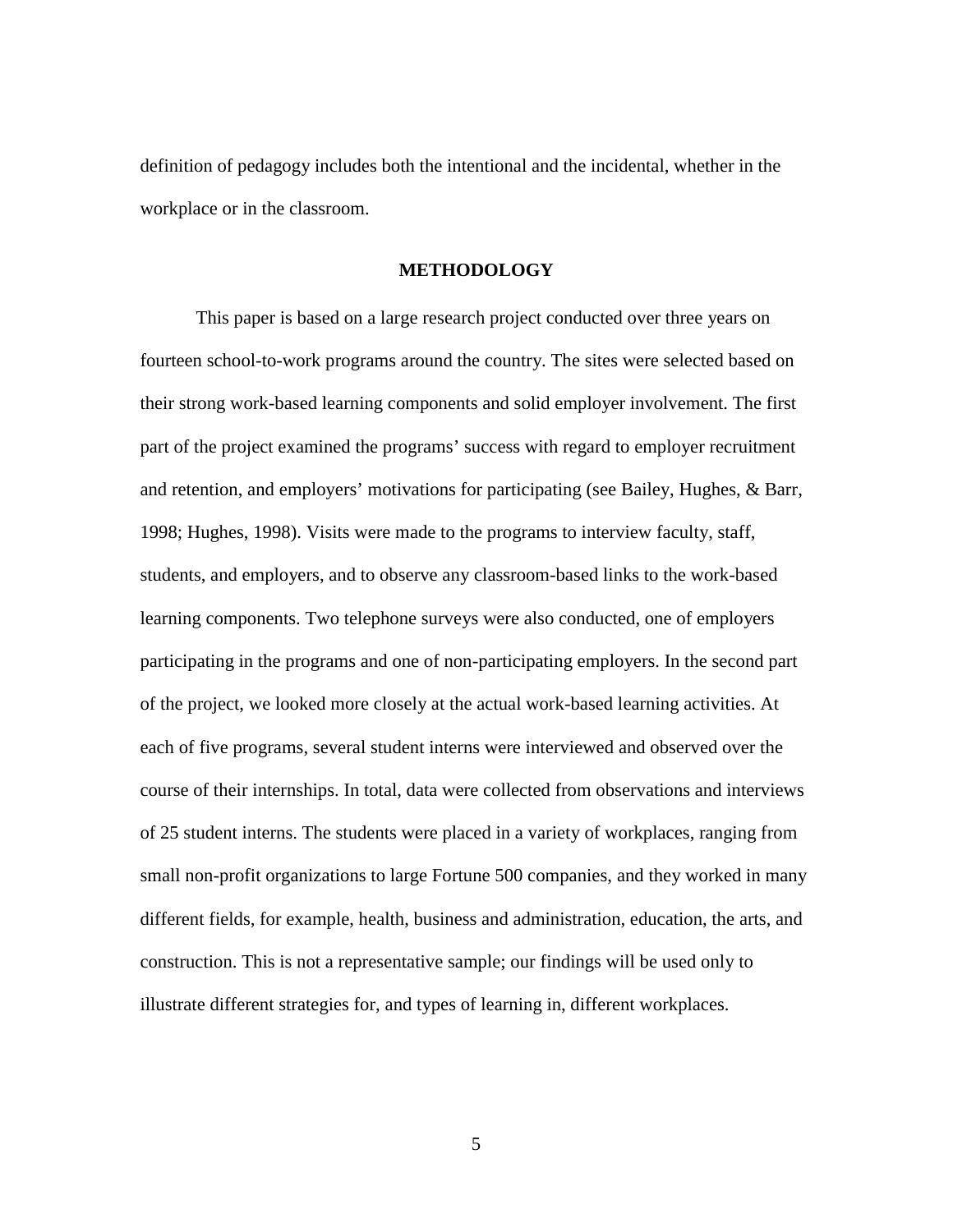# **WORKPLACE-BASED PEDAGOGY FOR WORK-BASED LEARNING**

This section of the paper lays out a framework through which an educator might analyze the situated pedagogy of a particular work context. The purpose of this is to provide tools educators can use to identify the potential for learning in a workplace, and to help them make decisions about when and where teaching interventions might be necessary. First, we identify the phases of work activity through which student interns engage knowledge. Then we suggest some factors that may shape the particular learning process. Finally, we classify certain pedagogical strategies and tactics that appear in realworld work sites. Using the field notes from two of our intern observations, we will illustrate the potential utility of this framework, demonstrating the insights that can be gained through this kind of investigation.

# **The Task Analysis Framework**

Much of our basic approach to the analysis of situated pedagogy has emerged from an earlier study of interns at the School for External Learning, a big-city alternative school that gives students experience in a broad array of workplaces (cf. Moore, 1981a, 1981b, 1986). The fundamental premise of this framework is that participants in any activity system socially organize the process through which knowledge is defined, distributed and used. When a newcomer is introduced into an activity system or, more specifically for our purposes here, a workplace, his or her participation can be described as moving through several phases, focusing on the way specific tasks are set up, performed and assessed. Thus, the first stage in the analysis of situated pedagogy is to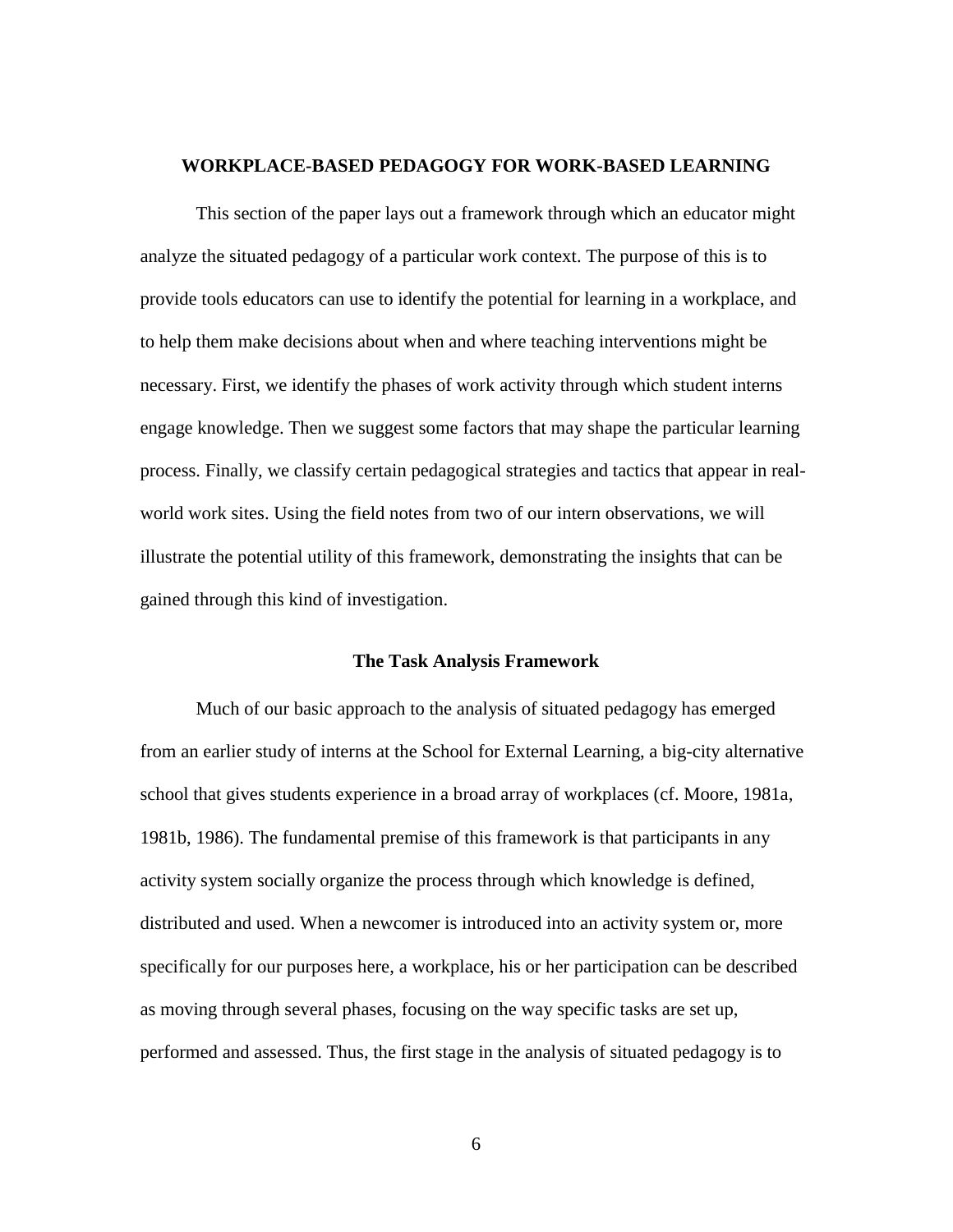locate the work tasks that the focal person engages in, and then to determine how those tasks are established, accomplished and processed.

*Establishing***.** First, the person has to discover the terms of the task: what needs to be done, how the work should be performed, and the criteria by which performance will be judged. The establishing phase may vary on several dimensions: *who* initiates it (the worker herself, a colleague or supervisor, a client or customer); *when* it happens relative to the work itself; *how explicit* it is in terms of directions and criteria; and what *resources* (information or materials) are provided.

*Accomplishing***.** Next, the person has to carry out the task, using the information and directions provided earlier, as well as devising new knowledge in the process. There are several components of this phase: *who* takes part (the newcomer alone, or a set of colleagues and/or supervisors); *timing* (how long the work can take, and whether it is done in one interrupted period or intermittently); the *relations* among the participants (the distribution of power and status, and the division of labor); and the *resources* used in the performance of the task.

*Processing*. Finally, the worker may get feedback on the performance of the task, and may have an opportunity to rethink strategy and tactics. This information helps her determine how well she did the work and consider how she might do it differently in the future. Again, there are several variables in this element of the episode: *who* provides the feedback or structures the rethinking (the worker herself, a colleague, a supervisor, or a client or customer); the *timing* of the processing (during the work, intermittently, or in a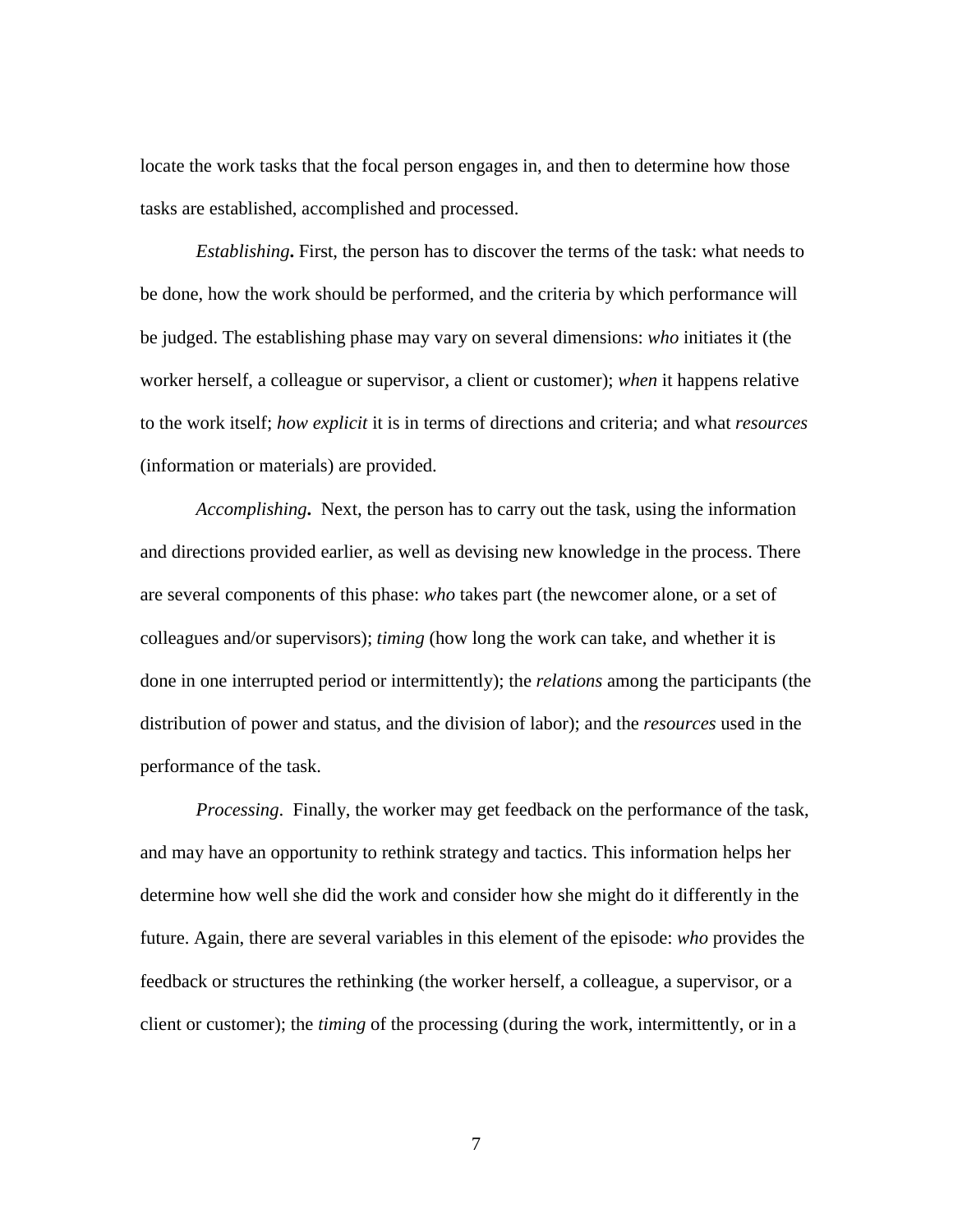post-task event); and the *form* and *channel* of the feedback (verbally or in writing; formal or informal).

In the course of these three phases of the task episode, the worker may gain access to a number of forms of knowledge-in-use. To understand the pedagogical features of the situation, we need to look at the process by which that participation is organized.

# **Factors Shaping Pedagogy**

The specific texture of the pedagogical process in any given situation will vary depending on a number of general factors. Thus, whether a particular workplace can provide a good or poor learning environment for a student intern will depend partly on these factors, which educators can examine (see Table 1).

*Features of the work.* The way a newcomer gets to participate depends partly on the nature of the work itself. The tasks may be explored along two basic dimensions: *socio-cognitive demands—*what specific kinds of knowledge and skill the worker needs to be able to use in order to perform the work competently; and *pragmatics—*the impact the task has on the larger work process, on the organization, and on the relative prestige or status of the worker.

*Access characteristics of the knowledge.* Perkins (1993) suggests another important aspect of the pedagogical features of a situation (although he does not use that term): the "*access characteristics* of the system—what knowledge it includes access to, via representations that afford what access to information, by way of what retrieval paths for accessing the information, and with what access to further constructions based on that knowledge" (p. 91). Pedagogical strategies will vary depending on what kinds of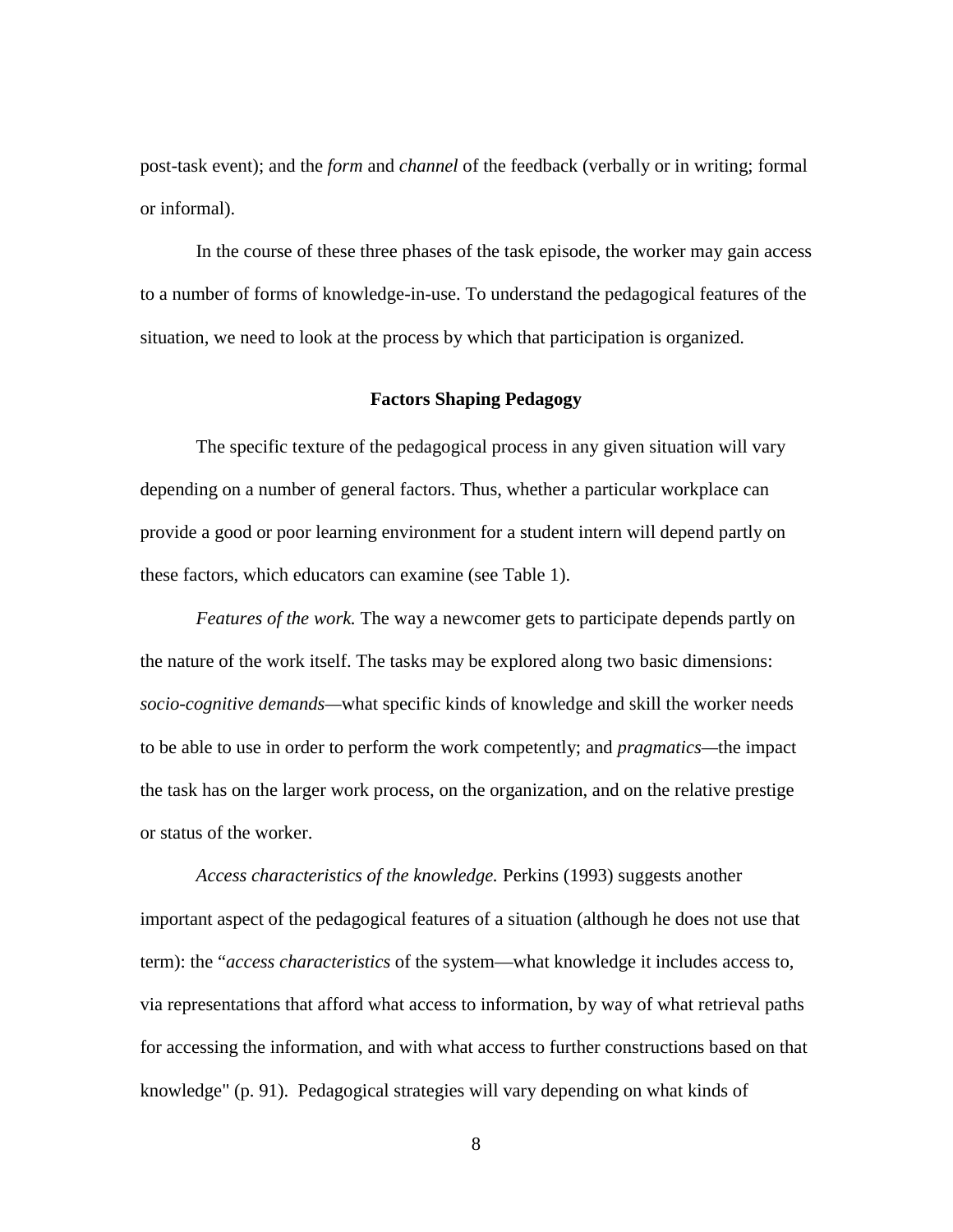knowledge are available, how they are represented, what it takes to get access to them and what participants can do with them to formulate further knowledge. Partly, the issue is the *location* of the knowledge: in heads, in documents, in tools, in practices; and partly the issue is who can gain *access* to it and what they must do to achieve that access. These questions are partly technical (what you have to be able to do, to read, to understand) and partly political (who is allowed access, and who is not).

Another scheme for describing the knowledge features of the workplace is Basil Bernstein's (1975) concepts of *classification* and *frame*. Both the division of knowledge into categories (classification) and the determination of who controls access to that knowledge (frame) are socially defined and politically enforced. A workplace in which classification is weak—in which knowledge is lumped into broad, amorphous and permeable types—is a very different learning environment from one in which knowledge is strongly segmented into neatly constructed categories. And one in which high-level managers maintain a monopoly control over access to knowledge, as in a Taylorist operation, is very different from one in which anyone can choose to learn anything.

*Features of the work context*. Another category of factors shaping the situated pedagogy relates to the organizational context within which the work proceeds. How knowledge is distributed—how people learn—varies depending on such elements as the *social organization*, the *workplace culture*, and the *production process.* The social organization refers to the nature and extent of hierarchy and the distribution and use of power within the organization. An organization with highly segmented roles, in which each status is responsible for a limited range of work and, therefore, knowledge, is a very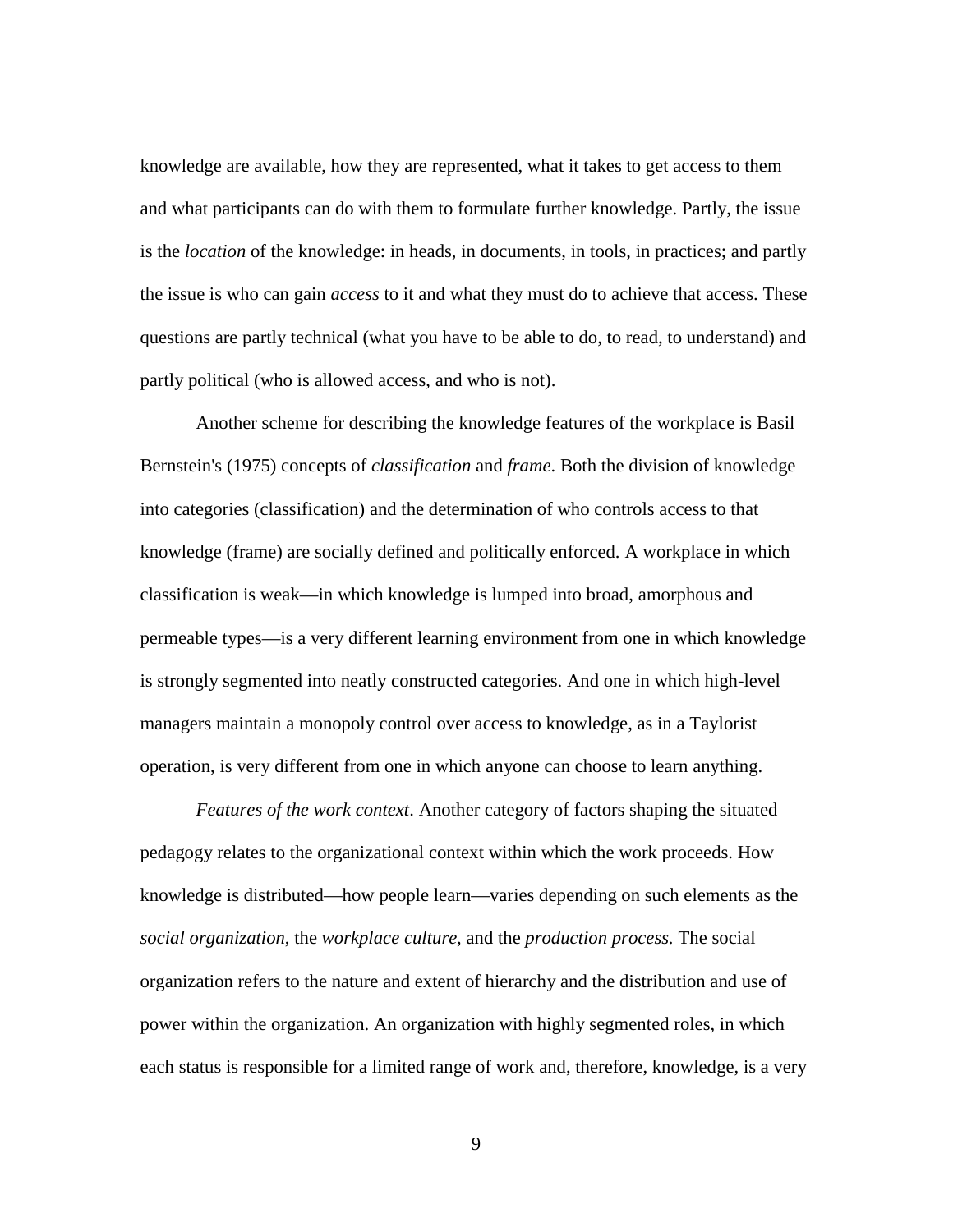different learning environment from one in which there is only one generalized status (tour guide, for instance) and everyone does roughly the same things, using roughly the same knowledge.

Workplace culture refers to the beliefs and practices shared by participants in the organization around concepts like production, status, and learning (Applebaum, 1984; Hamada & Sibley, 1994). An organization in which members compete with each other for limited rewards, for instance, provides learning opportunities very different from those in a place where people see themselves as collaborating in a common enterprise. The production process refers to the social and technical organization of the process by which work gets done, including the division of labor, the use of tools and practices, and the technical steps in production. An assembly-line process, for instance, gives each participant far less exposure to production knowledge than does a multi-skilled work team.

*Features of the larger environment.* Things happening outside the immediate organizational context may also affect the distribution of knowledge-use inside. These aspects of the broader environment include: *market conditions*, the extent of competition among organizations in the same niche; *regulations*, the imposition of work rules, licensing procedures and other directives on the operations of the organization by government, unions or other bodies (Appelbaum & Batt, 1994); and *technology*, the pace and nature of change in the technologies used in the organization (e.g., the creation of new computer systems or professional practices), and the difficulty of mastering these new tools.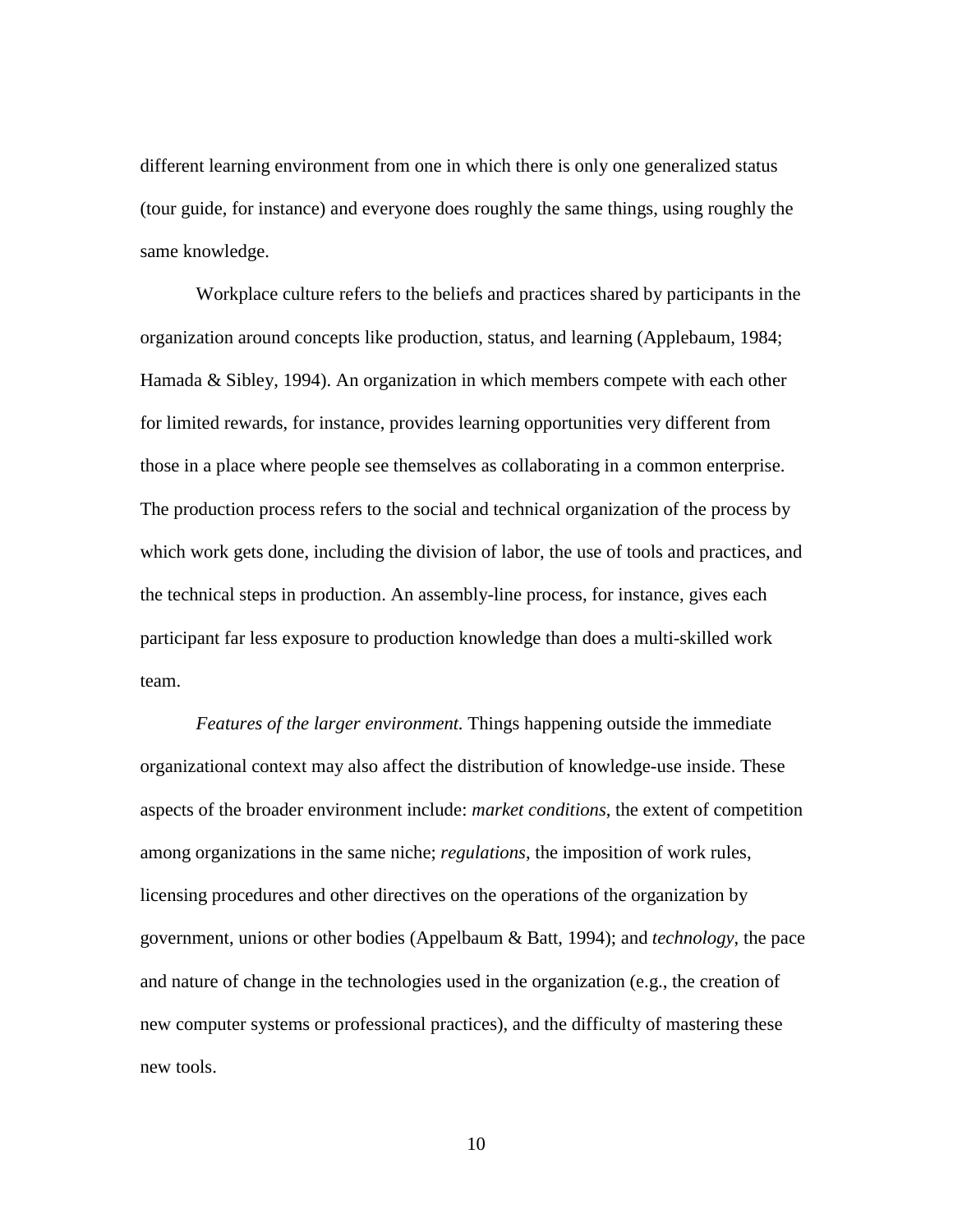# **Table 1: Factors Shaping Pedagogy: Workplace factors that help to determine the potential for learning by an intern**

|                              | More learning               | Less learning                 |
|------------------------------|-----------------------------|-------------------------------|
| socio-cognitive demands      | the intern's tasks require  | the intern's tasks are not    |
|                              | knowledge and skill         | challenging                   |
| social-interactional demands | the intern has heavy        | the intern has little contact |
|                              | contact with others of      | with others                   |
|                              | varying statuses and roles  |                               |
| pragmatics                   | the intern's tasks are      | the intern's tasks are        |
|                              | important to the            | peripheral to the             |
|                              | organization                | organization                  |
| access characteristics       | access to the knowledge of  | access to the knowledge of    |
|                              | the workplace is available  | the workplace is              |
|                              | to the intern               | unavailable                   |
| classification               | weak: less division of      | strong: workplace             |
|                              | workplace knowledge         | knowledge is highly           |
|                              |                             | segmented                     |
| frame                        | weak: access to the         | strong: access is highly      |
|                              | knowledge of the            | controlled                    |
|                              | workplace is not controlled |                               |
| social organization          | workplace roles are not     | workplace roles are highly    |
|                              | highly segmented or         | segmented and hierarchical    |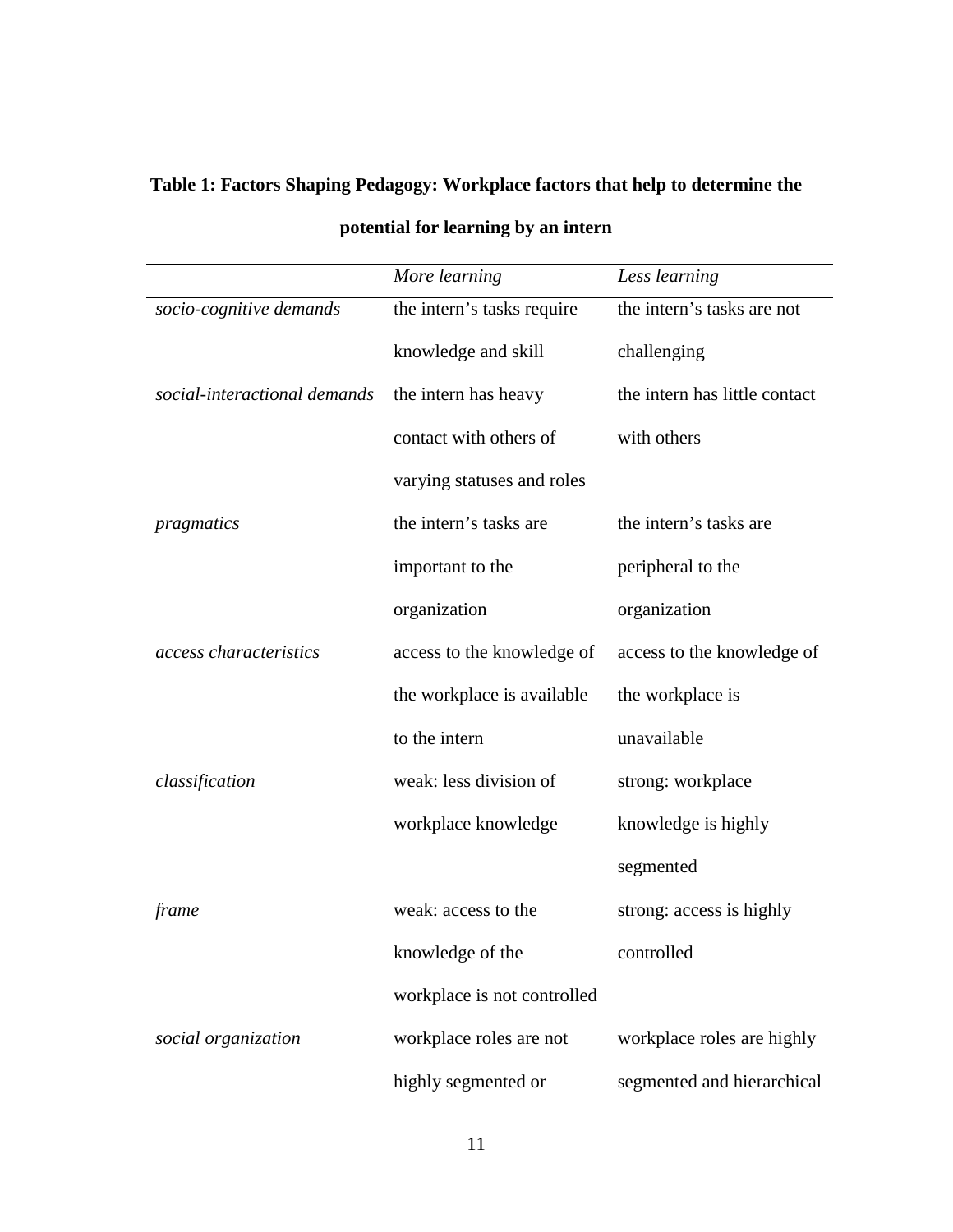# hierarchical

| workers believe in         | workers are status-oriented |
|----------------------------|-----------------------------|
| collaboration and learning | and competitive, and the    |
|                            | intern is given low status  |
| less division of labor;    | high division of labor;     |
| work teams are used        | Tayloristic                 |
|                            |                             |

# **Fred: The veterinary clinic**

On a country road in New England, an 18-year-old high school student named Fred interned in a small animal hospital. Two veterinarians share the practice, and they employ several technician-assistants. Most of their work is with dogs, cats and other small pets, and covers the usual gamut of services: spaying and neutering, shots, treatment of various illnesses, and occasional surgeries. Fred's role in the animal hospital included a number of peripheral functions: filing patient records; cleaning the examination/operating room after treatments; cleaning the cages and feeding the animals; sterilizing surgical instruments before operations; restocking equipment in the supply closet; making "call-backs" to the owners of recently treated pets to check on their condition; mailing out vaccination reminders; and answering the phones.

In general, the *socio-cognitive demands* of Fred's work were minimal; he did not need to use very much technical knowledge or skill, and he rarely encountered a snag that required problem-solving. Sterilizing the surgical instruments and filling syringes with rabies vaccine demanded a degree of care and familiarity with a specific procedure, but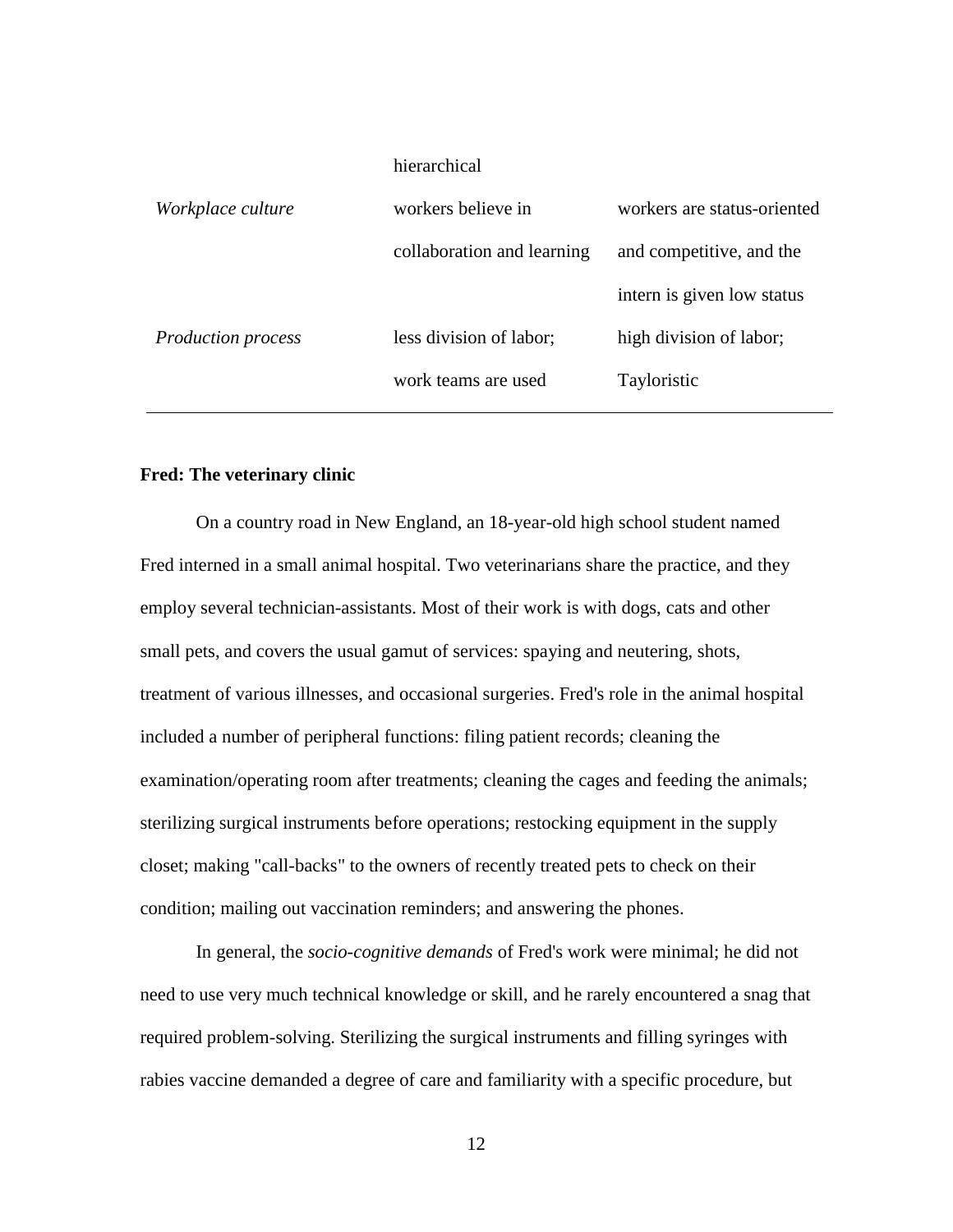were not hard to master. Doing the call-backs required some interactional and communicational skill, something that Fred recognized he needed practice in. At one point, Fred tested fecal samples for worms and other conditions; his judgment had to be confirmed by a technician. At another, an assistant told him to inject some fluid into a cat, and then left the room; he had to guess how to insert the needle. But most of the work could be mastered very quickly. The *pragmatic features* of the work were not very compelling; the tasks needed to be done, but were not at the core of the organization's mission. Rather, the work represented what might be called the odds and ends of clinic maintenance. Nor did the chores give Fred much status within the work group; although he was treated in a perfectly friendly and respectful fashion, he was clearly at the bottom of the hierarchy.

The *social means* by which Fred's tasks were established, accomplished and processed reflected their rather mundane and routine character. More often than not, the student himself undertook the chores without explicit instructions: when a surgery was completed, he cleaned up; when a phone rang, he answered it; when records piled up, he filed them. He initiated each instance of the chores simply by recognizing that it needed to be done and taking action. Most of his tasks were established early on as a part of his routine. His supervisors had originally asked him to do the work, but after awhile, they did not need to tell him each time. They had shown him how to do each piece—prepare a "neuter pack" for the spaying operations, wash the towels, clean the operating area—and then left him to his own devices. This perfunctory instruction reflected the rather lowdemand, low-status character of the tasks.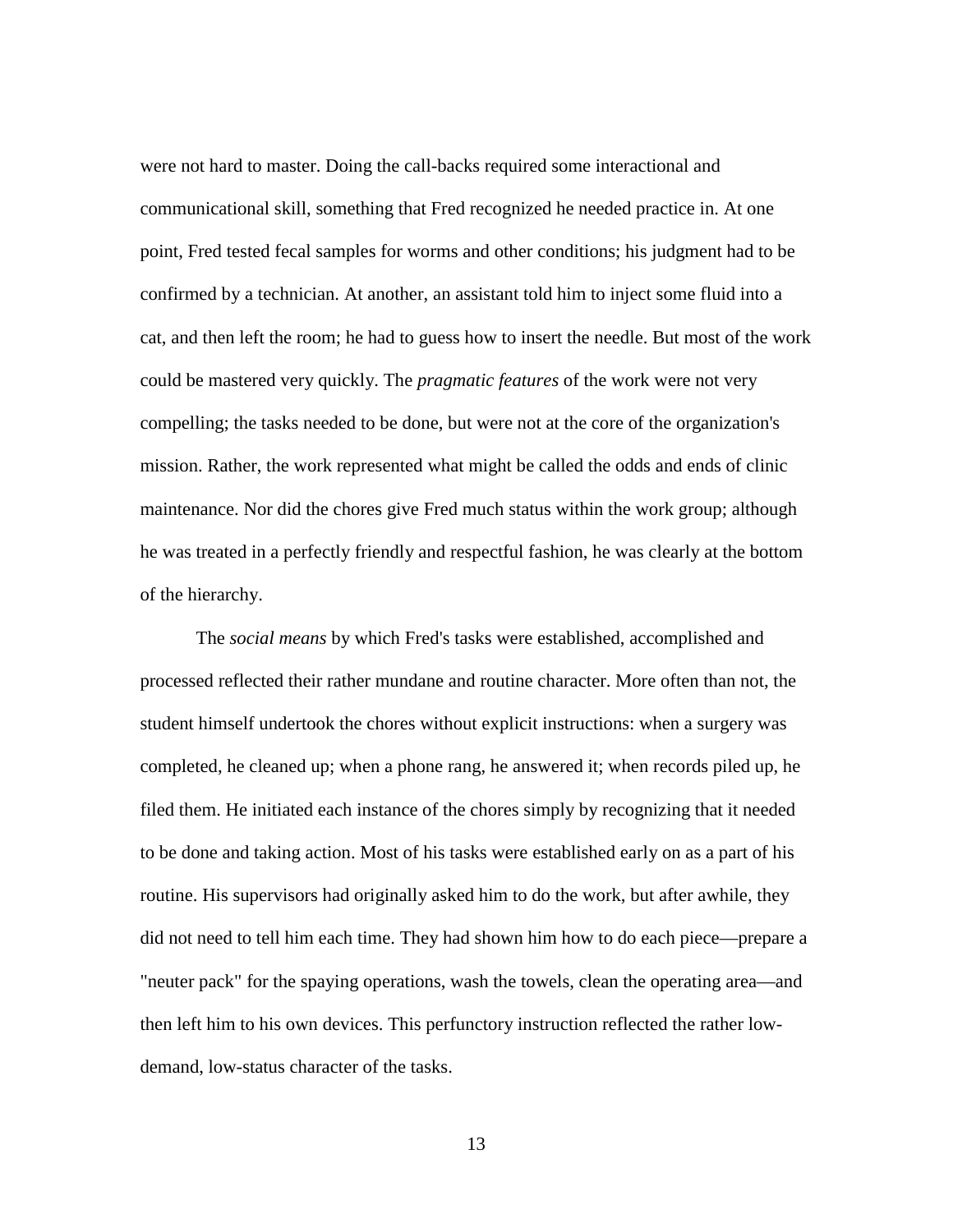The *accomplishing* phase of Fred's work generally involved solo activity: cleaning up after the doctors and assistants had left the surgery, preparing neuter packs, filing. On occasion, he worked with another member of the staff: putting away large boxes of supplies and pet food, testing fecal samples. Sometimes he assisted in more complex activities, as when he helped a technician get a cat ready for an X-ray. The resources necessary for carrying out the tasks were nearly always available, and the procedures were clear and generally unproblematic.

Fred seldom got explicit *processing* for the tasks he performed. Rarely did anyone tell him that he had done something well or poorly, or how he could do it differently. That absence points again to the routine and low-complexity character of the work; there was not much he could do wrong. In one unusual task episode when he carried out a somewhat complicated and risky task, the job was established quickly and with little instruction, accomplished by guesswork, but processed somewhat more fully:

L— (a technician) then called out to Fred from the other room; she needed his help with the cat, which was lying on a table. She handed Fred a needle which was attached to an IV bag . . .and told him to stick the needle in the cat. She pointed out the fluid level in the bag and told Fred the amount the cat needed. Then she ran off. Fred seemed surprised; he looked at L— as she ran off, and said he wasn't sure where to stick the needle. But L— was already in the next room. So he grabbed some skin at the nape of the cat's neck, and slid the needle under the skin. He stood there for several minutes as he watched the fluid level in the bag. Finally (the vet) came over to check on what he was doing and Fred said something about inserting the needle subcutaneously, was that right? (The vet) said that was indeed right. She looked at the fluid bag and asked Fred at what level it had started. He replied, and she said he could adjust it so that the fluid dripped out more quickly (IEE, Observation xiiia3: 269-280).

The researcher wrote in her field notes, "In this situation, all the employees were so busy that Fred was spontaneously given a task that someone else would have normally performed, and that he had never done before. While at first he was shaken a bit, he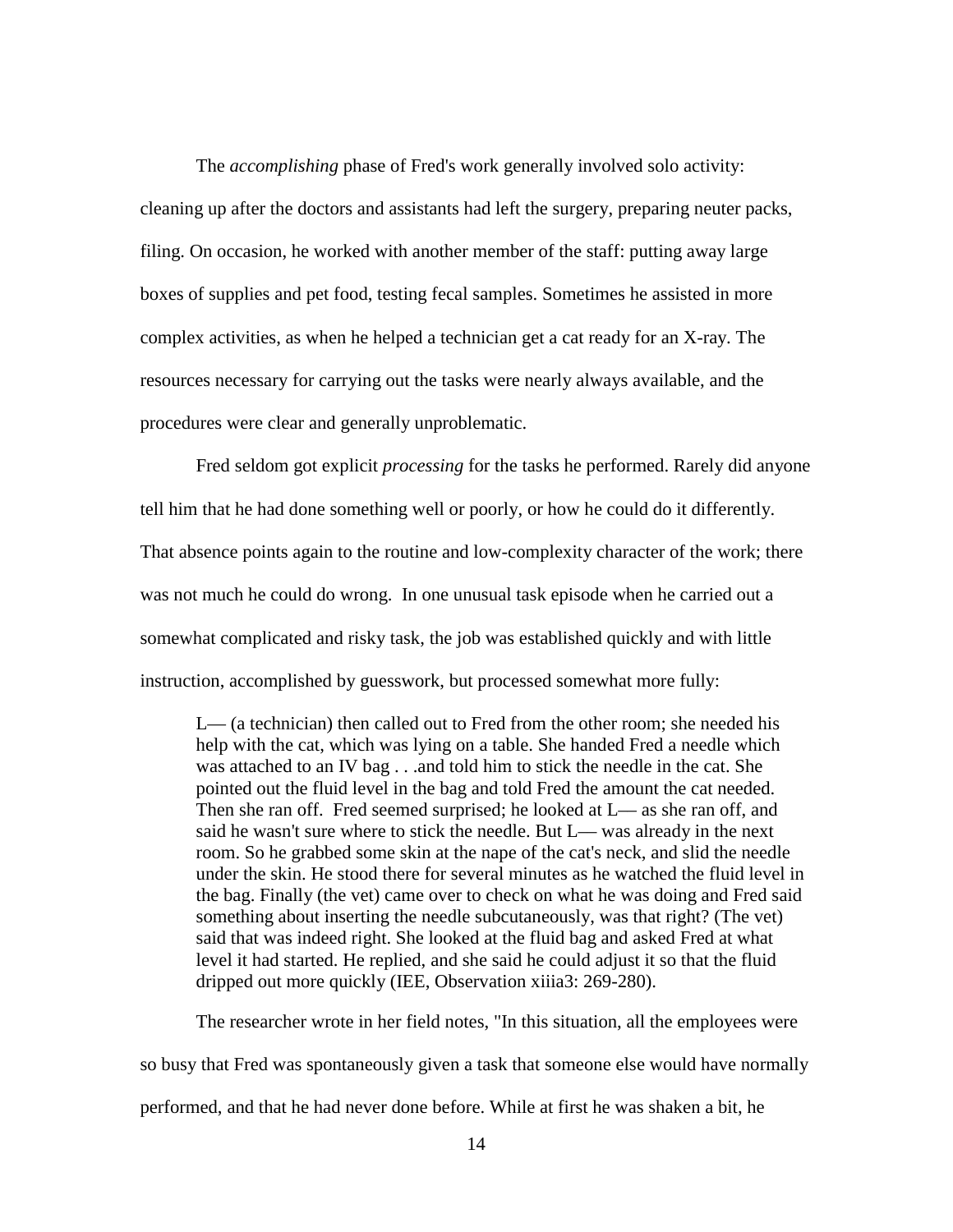performed the task correctly" (282-284). This episode stands out because it was so different from everything else Fred did. Luckily, the vet managed to process the last stage of the work, so she could confirm Fred's work and even suggest how he might do it differently the next time. The fact that she did that testifies to the unusual importance of this task. Not much needed to be said about the quality of his performance on routine tasks.

Fred's participation in the stock of knowledge in the animal hospital was rather marginal, low-demand, low-intensity, low-prestige, and it is not difficult to understand why. The *organizational structure*, despite the small size of the work group, was highly segmented. The doctors clearly maintained a monopoly over the core elements of the knowledge-in-use. Partly the strong classification and frame reflected the cognitive and technical complexity of that knowledge: One needs a good deal of understanding of science and a strong grasp of technical procedures and materials to do the work of a veterinarian. Some of the technicians had intermediate levels of knowledge in those regards, but the student certainly did not enter with that expertise and could not be expected to develop it quickly enough to perform functional tasks in the medical domain. Partly the division of labor was driven by government *regulations*, particularly by licensing requirements for people who provide professional health care to animals. And partly it was a function of the traditional *culture* of medical workplaces, in which doctors have long enjoyed high status and power.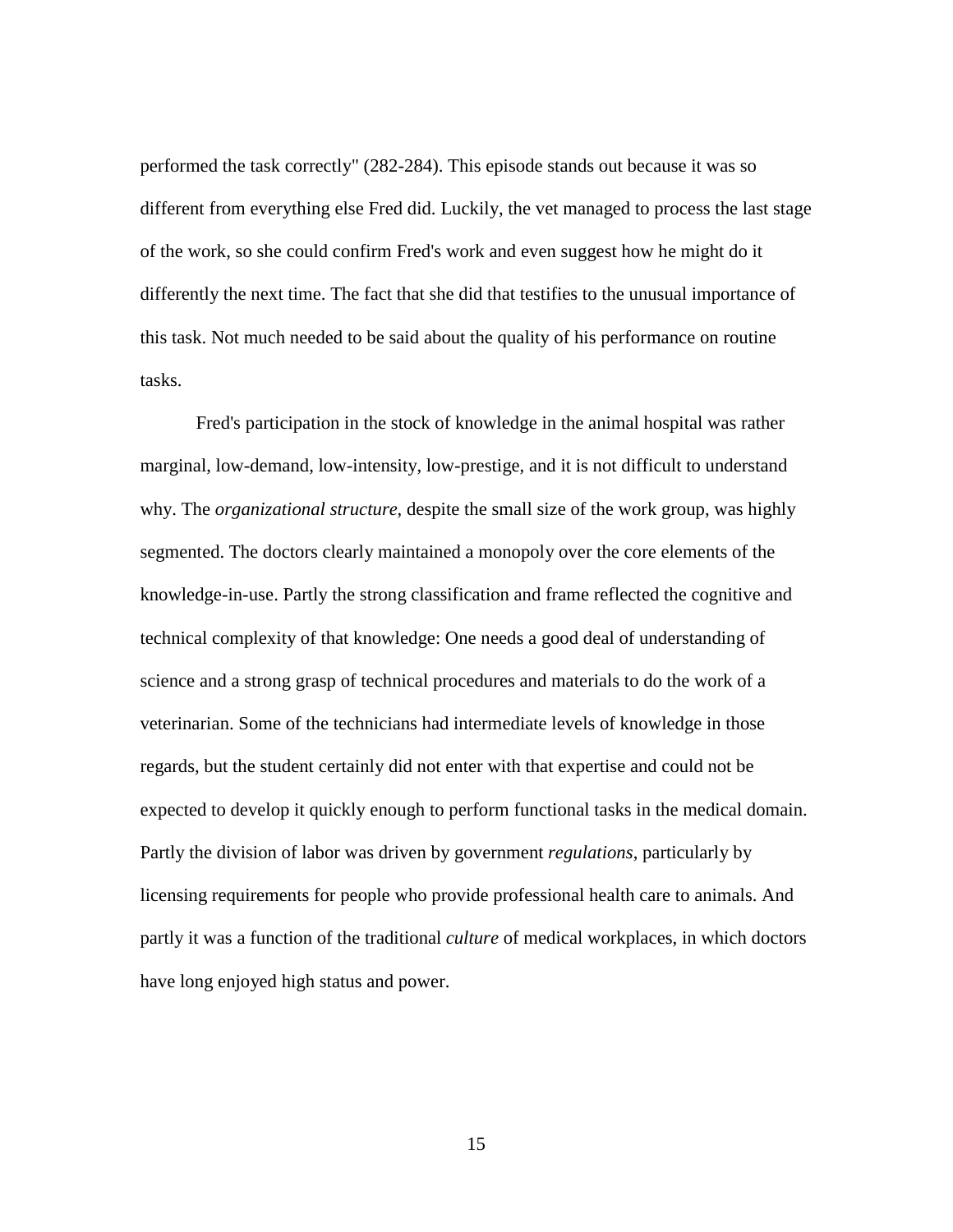# **Josè: Hotel housekeeping office**

A student in a travel and tourism academy in a big-city high school interned as an assistant to the manager of the housekeeping staff in a large hotel. The staff comprises three types of workers: room attendants, housemen, and engineers. Room attendants clean guest rooms, while housemen and engineers perform various upkeep and repair jobs. The manager of the department is responsible for assigning jobs to all three groups, for supervising their work, and for inspecting the condition of the hotel rooms and common areas.

Josè's specific tasks included aspects of all those functions. He spent much of the first day of observations in the office, answering telephone calls from guests and housekeepers.

When he picks up the phone, he says, "Good morning, house keeping, this is Josè." Then he writes down what the other person says. If it is a guest making a request for a particular item (ironing board, hair dryer), he has a form to fill out. Then he has to look around for a room attendant, or call one up, and ask them to deliver the item. If there is a problem with a light bulb or something like that, he has to convey the message to the engineers or the housemen. He showed me an archaic-looking machine with lots of different keys. He showed me how to type in the room number, and then "need" and then "bulb." This machine then transmits that message to the front desk or to the engineers, depending on where it is sent. J also has to write down everything in the log book; he said he is supposed to do that first, before even carrying out the task (Observation xvia1: 94-103).

He also took calls from housekeepers reporting that specific rooms were ready; he entered the information in a customized computer program, so the front desk could know what was available. Some of the calls were non-routine: A guest wanted matches, and no one could find any; a man not affiliated with the hotel was seen in a hallway with a bell cart, and security had to be called. Twice during the study, Josè was assigned to inspect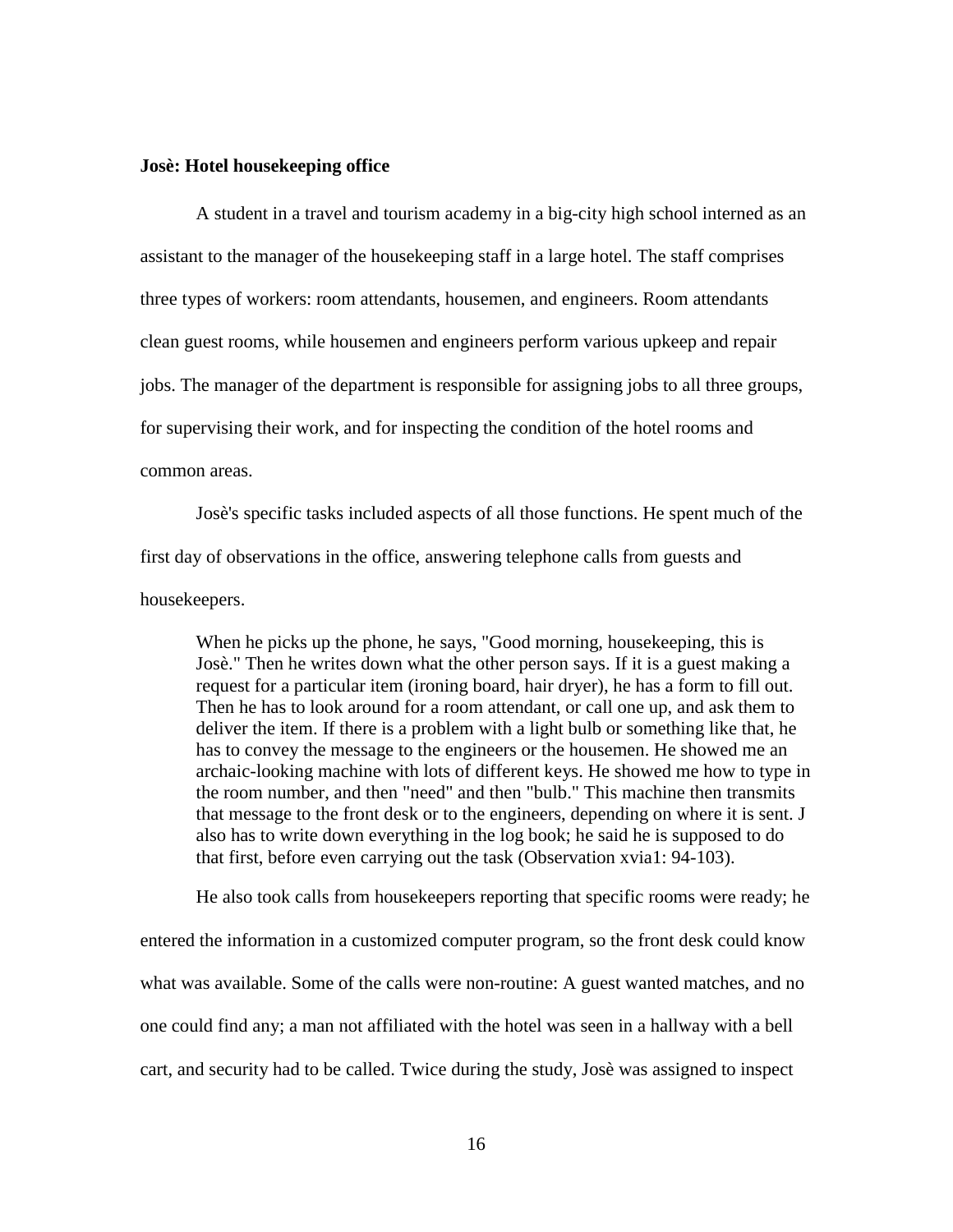the hallways of the hotel, making note of stains, broken ice machines and other problems. On several days, he had to inspect the guest rooms for maintenance needs, so his manager could submit a comprehensive report to the higher-ups.

In general, chores were *established* by Mr. M–– or another supervisor acting in his place. Frequently—as with the hall and room inspections—Josè *accomplished* the work by himself; sometimes he collaborated with other subordinates in the office. The *processing* came in several ways. First, Mr. M–– occasionally commented specifically about Josè's performance, or suggested new ways of doing things. Second, Josè sometimes witnessed Mr. M––'s feedback to other members of the staff, which was often harsh. Third, Mr. M— and Josè talked about standards in work, showing the latter both about the details of the norms and about the underlying ideology: hard work is necessary and good, and front-line workers tend to fall short of the standards of excellence and need to be closely monitored. Moreover, Josè heard Mr. M–– compliment his diligence and skill, noting that several other interns had not made the grade in that respect.

On the surface, these tasks appear to be rather mundane and lacking in educational substance. But the work stood at the hub of a complex system, giving Josè exposure to a significant array of knowledge: about the structure of operations in a large organization (the relations among housekeeping, the front desk, purchasing and receiving, and higher management); about power dynamics in a hierarchy; about disparate workplace norms and cultures; about business applications in computers (spreadsheets, communications systems); about the strategies and tactics of management in a largely blue-collar operation.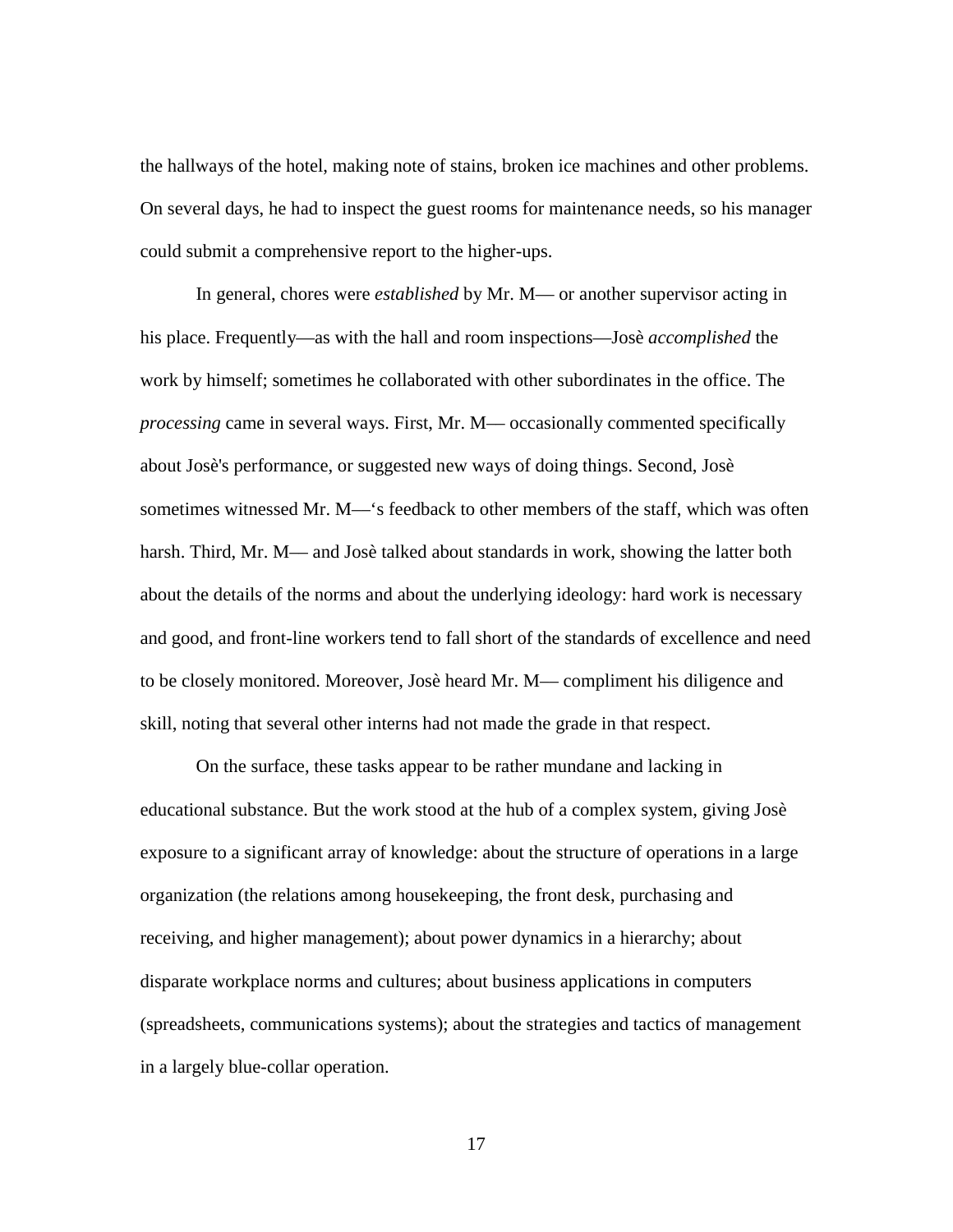That is, the *socio-cognitive demands* of Josè's work went beyond the obvious ability to answer phones, fill out charts and find carpet stains. Since the demands on his boss, Mr. M–– were constant, Josè had to learn how to decide when to interrupt him and when not to; that required an evolving sense of priorities among apparent emergencies, which in turn called for a fairly subtle sense of the relations among different operations in the hotel. If one guest wants matches and another needs a wheelchair, while someone has reported an intruder in the hallway, and three housekeepers are waiting for their assignments, what do you do first? Moreover, some of the inspection work required a degree of judgment: How badly does a lampshade need to be stained before you write it up for replacement? How do you decide that question: on the basis of guest complaints or of maintenance costs and corporate profits? Thus on a socio-cognitive level, the knowledge-in-use was complex but not beyond the grasp of an intelligent teenager (as the veterinary and medical knowledge was).

Finally, the *social-interactional demands* of the job were fairly complex. Josè's phone contact with guests, some of them annoyed about problems in their rooms, had to be conducted with some tact (although the field notes indicate that he was not strong at this skill in the early days). He was also placed in an intermediate position in the staff, between his manager and the maintenance staff. He had to read situations to know how to act with housekeepers, with front desk people, with his boss. (Again, he was sometimes abrupt in this interaction; he could have used some feedback on employee relations.) This process involved his developing an identity as a member of management, and taking on the demeanor and values of that role. For instance, he frequently mentioned how the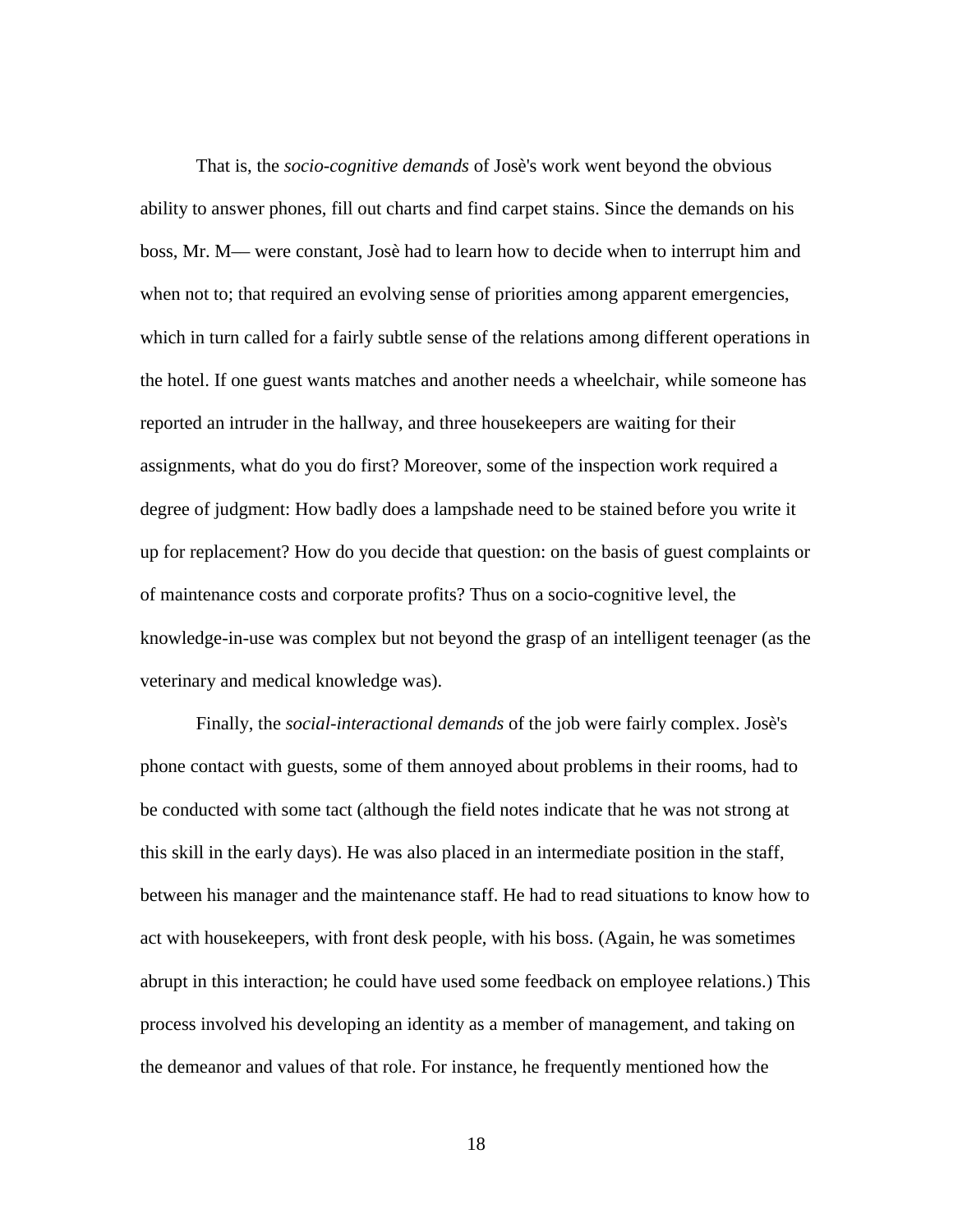housekeepers tended to slack off, and suggested that they had to be supervised closely so they would do their jobs; in that stance, he adopted a management perspective.

The *pragmatics* of the work relate to the last point. In some respects, housekeeping seems to be a low-prestige element of the operation. It is actually one of the most important in a hotel, as it has to be done well if the customers are to be satisfied. The managerial tasks associated with housekeeping—assignments, supervision, inspection, etc.—are also crucial, if less visible to the guests. In addition, within the staff there is a clear hierarchy, from the maids upward through the engineers to the managers. To the extent that Josè could position himself as affiliated with management, his status in the organization rose, despite his being an intern and a high school student. Thus on a pragmatic level, the work was central to the business, and exposed the student to reasonably intense contact with a broad spectrum of activities and roles. It also enabled Josè to develop an identification with a community of practice in the organization: management, and thus to deepen his involvement and heighten his motivation.

What factors shaped the hotel housekeeping operation as a learning environment? The *culture of the workplace*, tied up in the history of the hotel industry, included a clear distinction between managers and workers, and an entrenched conception of their respective roles and characters. The fact that, even as an intern, Josè was affiliated with the manager of the office gave him immediate entry into the knowledge-use system. Organizationally, the hotel was very hierarchical, but Josè's position gave him functional access to a wide range of activities. He had occasion to interact meaningfully with room attendants, housemen and engineers; with front desk and other hotel employees; and even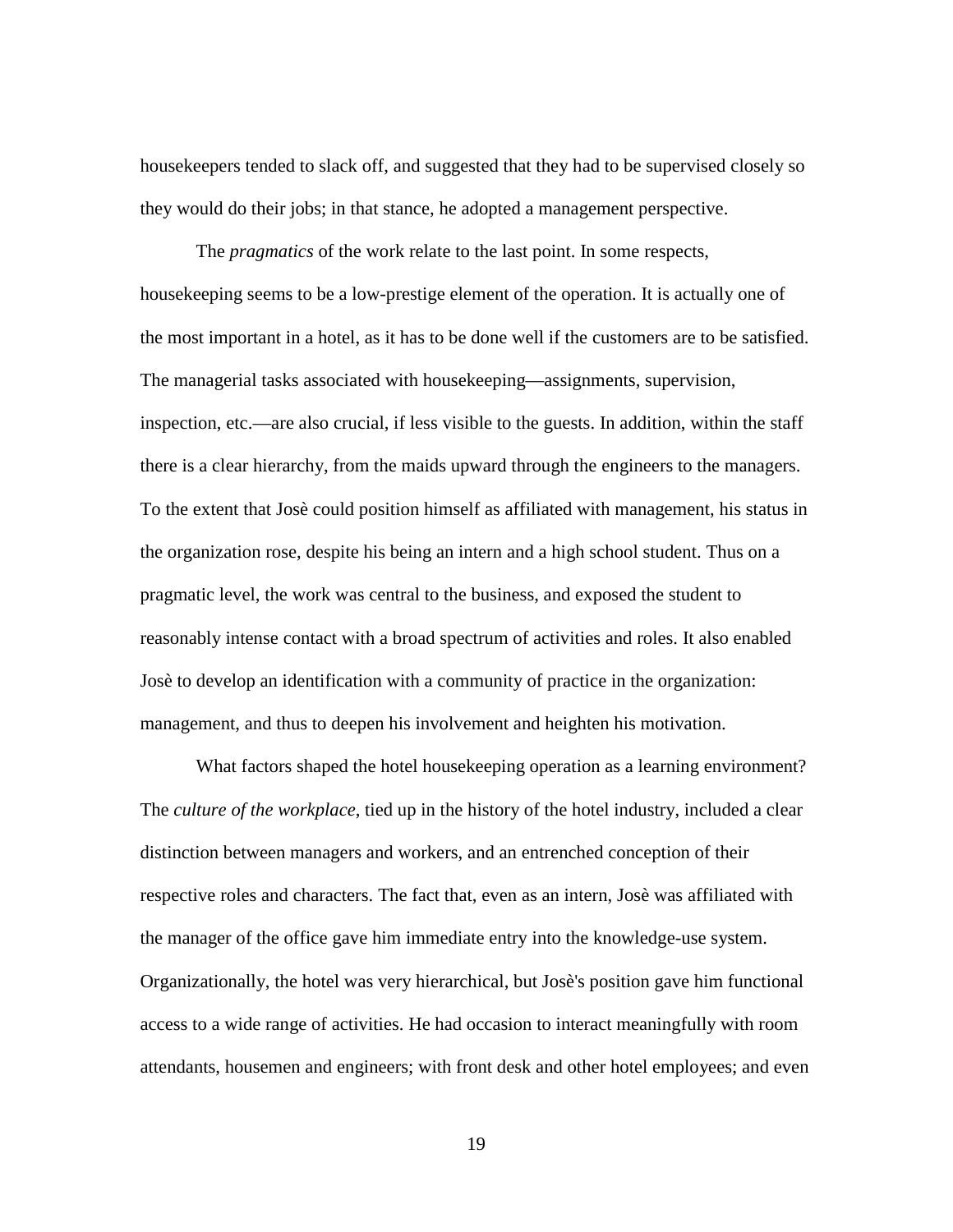with guests. Mr. M— seemed dedicated to inducting Josè into the management mentality so that he could off-load some of his work onto the student.

## **Pedagogical strategies**

In each workplace, how were the interns instructed on a day-to-day basis? How did they learn? We can identify some general strategies by which individuals organize the distribution of knowledge in a work environment. The following types are not mutually exclusive—more than one may occur in a given scene—but they represent basic choices about how to go about inducting newcomers into knowledge-use systems.

*Front-loaded instruction*: In this model, some workplace veteran—a supervisor, a trainer, or an expert colleague—gives the newcomer extensive off-task exposure to workrelated knowledge before engaging her in work activities; the goal is to prepare the worker for the full range of knowledge demands of her position. Generally, the supervisor determines what knowledge will be transmitted.

*On-the-job training*: The new worker starts performing real tasks, and is given coaching—specific instructions, practice and feedback—by a co-worker or trainer. The supports provided for the neophyte may be gradually removed as she gains in proficiency and knowledge, as in Bruner's (1981) concept of *scaffolding*. The trainer may decide what the newcomer needs to know, but the learner may contribute to that decision as well; moreover, the curriculum may be shaped by the new worker's pre-existing skills and knowledge.

*Just-in-time instruction*: The worker engages in real tasks, when she encounters work that demands new skills or information, off-line instruction or on-the-job training is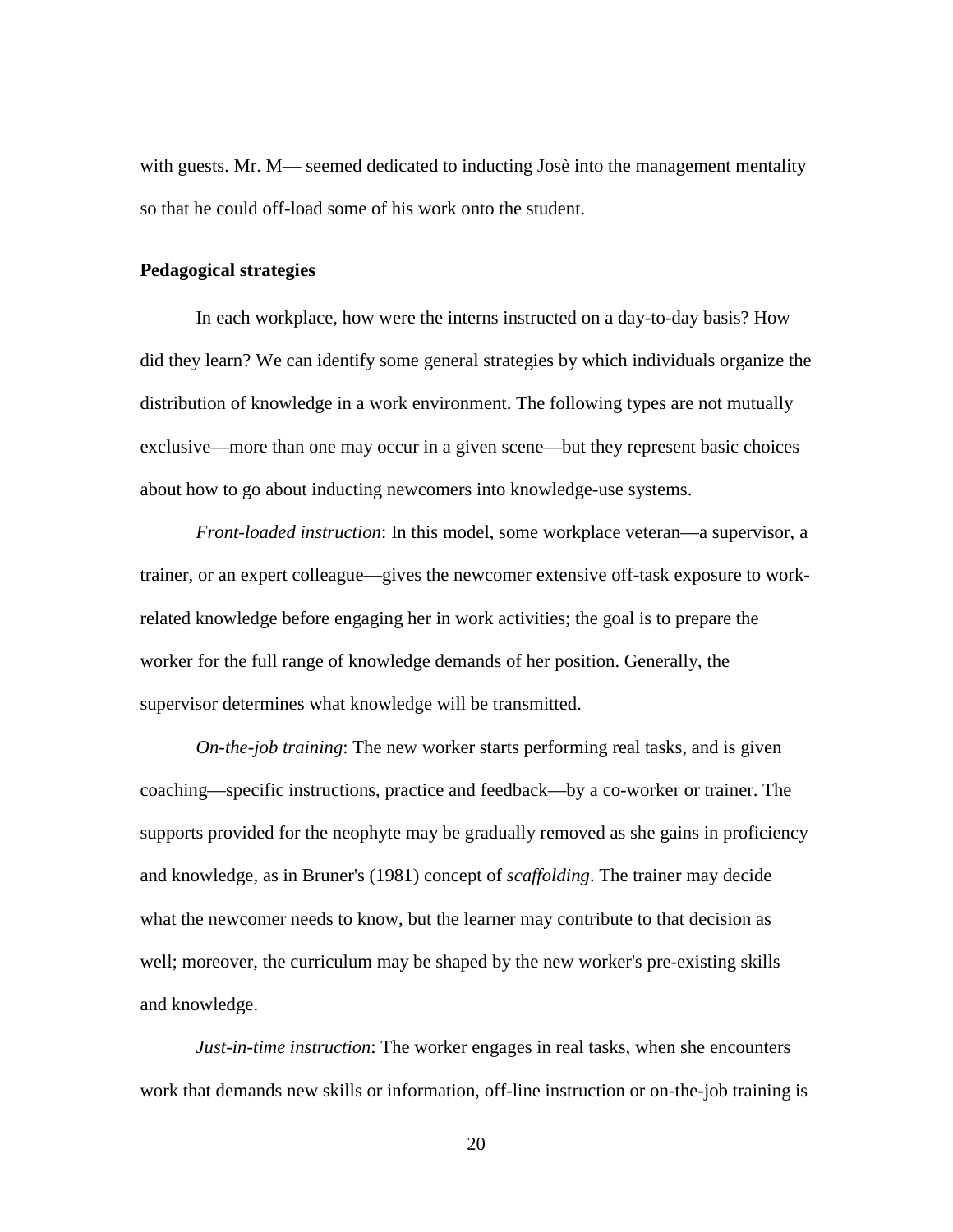provided. This instruction, while intentional, is more sporadic or occasional than the front-loaded variety. The curriculum may be determined either by the trainer or by the learner; the timing and specific content will be a function of the particular work process.

*Back-loaded instruction*: In this model, newcomers participate in work activities, usually in peripheral roles, for a while, and then are given more explicit instruction and feedback; the strategy is to let the learner get a feel for the operation, and then clarify the knowledge in use. The neophyte may have some input into the content of the instruction ("Here's what I didn't understand"), but the trainer still maintains basic control.

*Mutual self-instruction*: Groups of newcomers are assigned tasks, and work out activities among themselves, without the direct intervention of a supervisor or trainer. The curriculum here is shaped by the workers as a group, generally on an as-needed basis.

*Laissez-faire* (also called *sink or swim*): The neophyte is set to work on a task without instruction either before, during or after the episode. The content of the learning is entirely determined by the actual activities, not by someone intentionally deciding what the learner needs to know. In general, the success of this strategy depends on one or more of several factors: the task is simple enough to figure out without help; the worker has the leeway to engage in trial-and-error iterations of the task; the newcomer is a particularly adept learner and problem-solver.

*Observation*: The new worker actually participates only in peripheral tasks, but has opportunities to watch and possibly ask questions about a broader range of activities.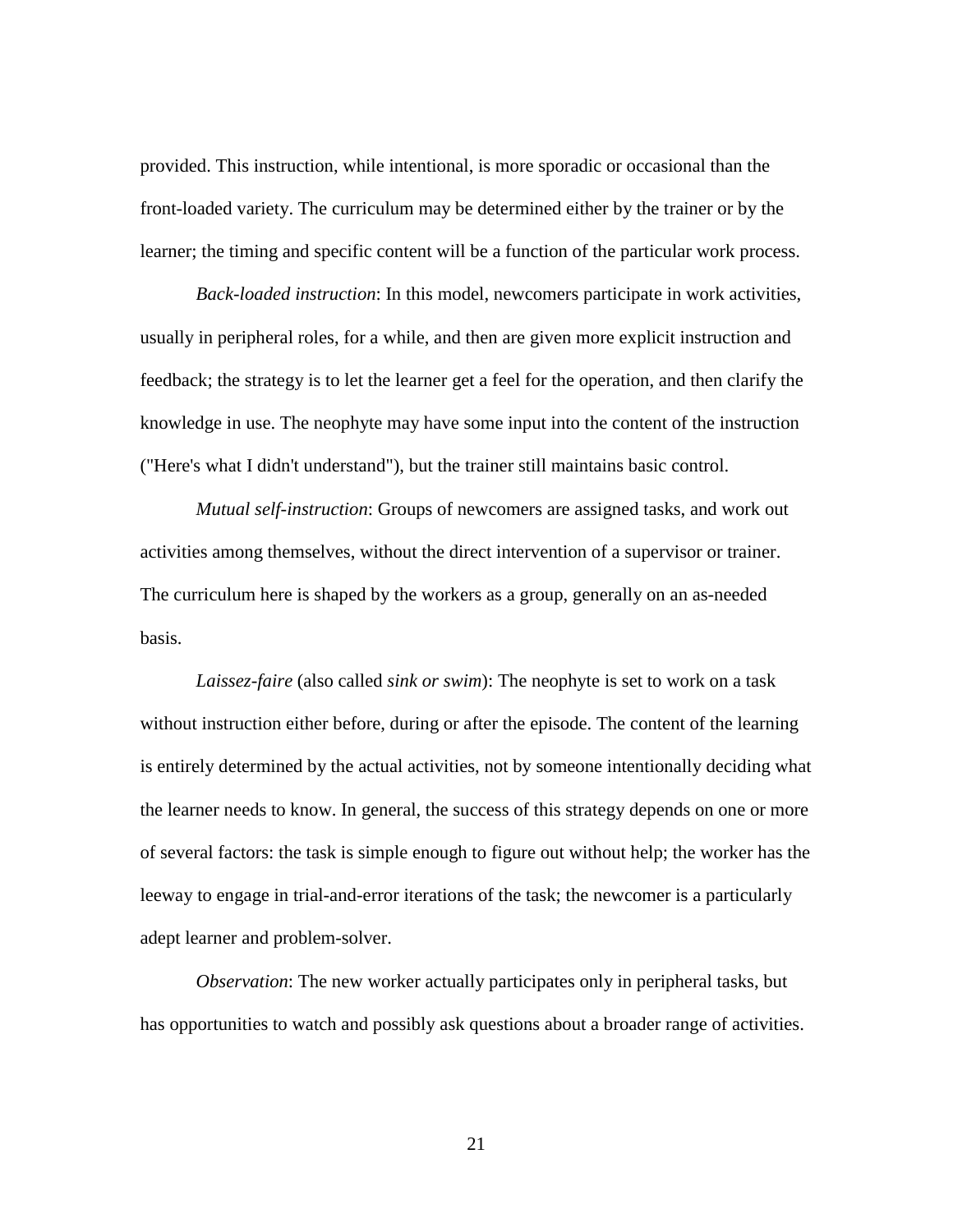*Mentoring*: This term, which is widely used in work-based learning circles, refers more to the relationship between the student and her supervisor than to specific actions or tactics. Generally, the supervisor provides clear advice and feedback, sometimes during the work process and sometimes off-task, calculated to help the student understand the environment and her role in it. The mentor tends to be more supportive of the student's learning and development than a mere supervisor would be.

These strategies will vary along such dimensions as the following: *timing* whether the process kicks in before, during or after the work activity; or whether the teaching/learning happens as a part of the work process (on-task) or apart from it (offtask*)*; *control* or *frame* (Bernstein, 1975)—the extent to which the transmission of knowledge is controlled by the veteran/supervisor, by the learner(s) or by others; *intentionality—*the extent to which the teaching/learning process is intentional, as opposed to incidental (happening as a function of the actual work process); and *resource demands—*the extent to which instruction requires time, materials, money or personnel energy.

# **Pedagogical tactics**

Within each of these general strategies, a variety of specific tactics may be used for engaging the newcomer with situated knowledge-use. These tactics can appear in different phases of the task episode—establishing, accomplishing and processing—and in different stages of the newcomer's trajectory of learning. Which tactic appears at any given moment in the work activity will depend on the factors identified earlier.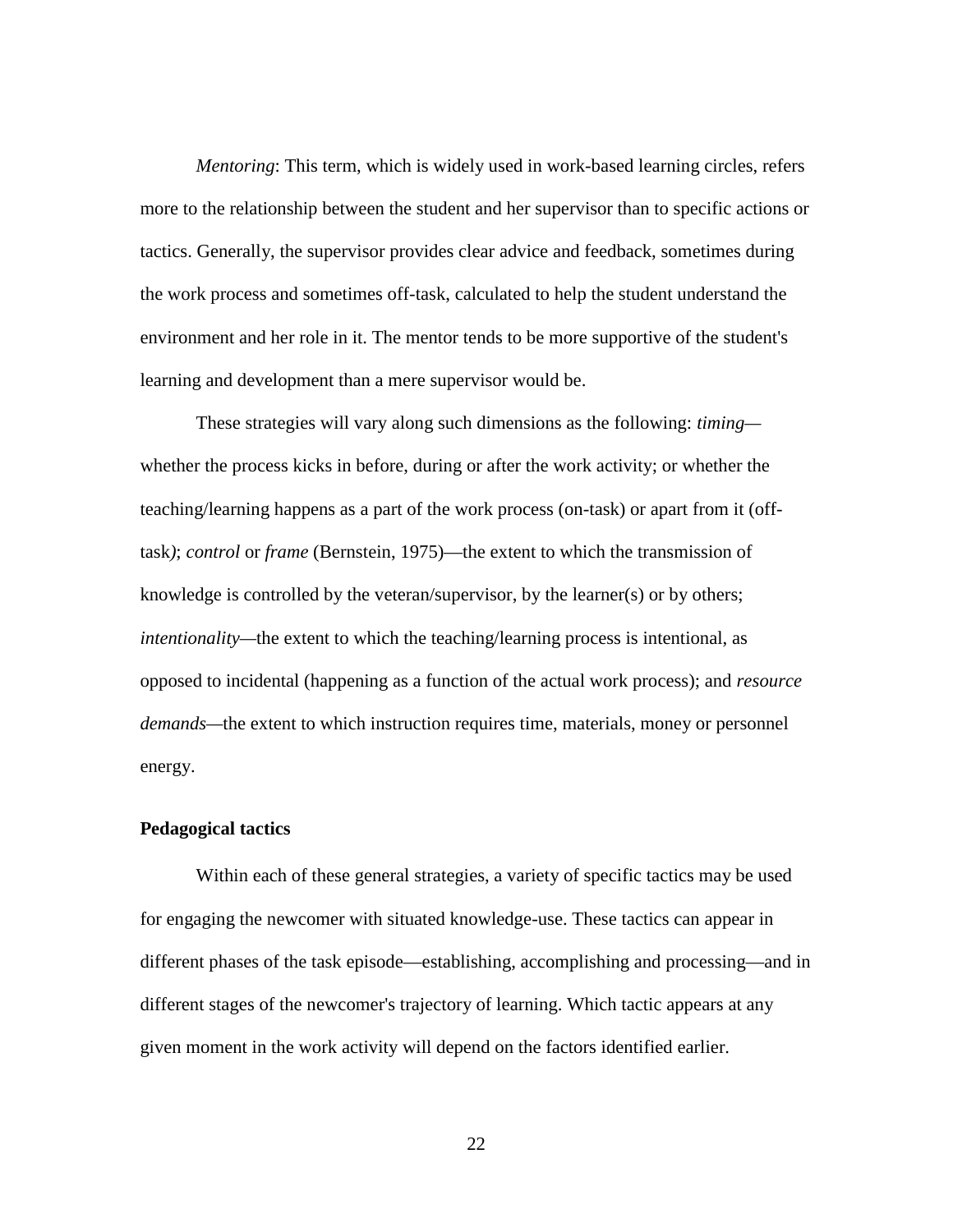*Lecturing*: A veteran (supervisor, trainer, co-worker) gives the newcomer extensive verbal information before the task episode begins; he lays out a comprehensive picture of the activity and the knowledge it demands.

*The tour*: The veteran shows the newcomer around the workplace, explaining operations and identifying personnel.

*Modeling/demonstrating*: The veteran performs the task as the newcomer observes; the veteran may or may not provide verbal commentary on the activity; this demonstration may be either an actual performance of the task or an off-task simulation.

*The dry run*: Often before the intern starts the real work, the supervisor has her try an off-task simulated performance to get the hang of the process.

*Giving orders*: Simply by telling the intern to perform a particular task, the supervisor provides information about what to do and how to do it.

*Helping out*: The newcomer takes part in the work activity as a peripheral participant, performing marginal elements of the task but watching the whole operation.

*Coaching*: The newcomer takes primary responsibility for performing a task, but gets simultaneous advice and feedback from a veteran on the sidelines.

*Q&A*: The newcomer asks questions while the task work proceeds; she may or may not be functioning as a peripheral participant, but she does interject specific questions.

*Critical feedback*: Veterans give the newcomer negative feedback as she performs the task, telling her when she has done things incorrectly; the process may be informal (*teasing, hazing*) or formal (*disciplining*).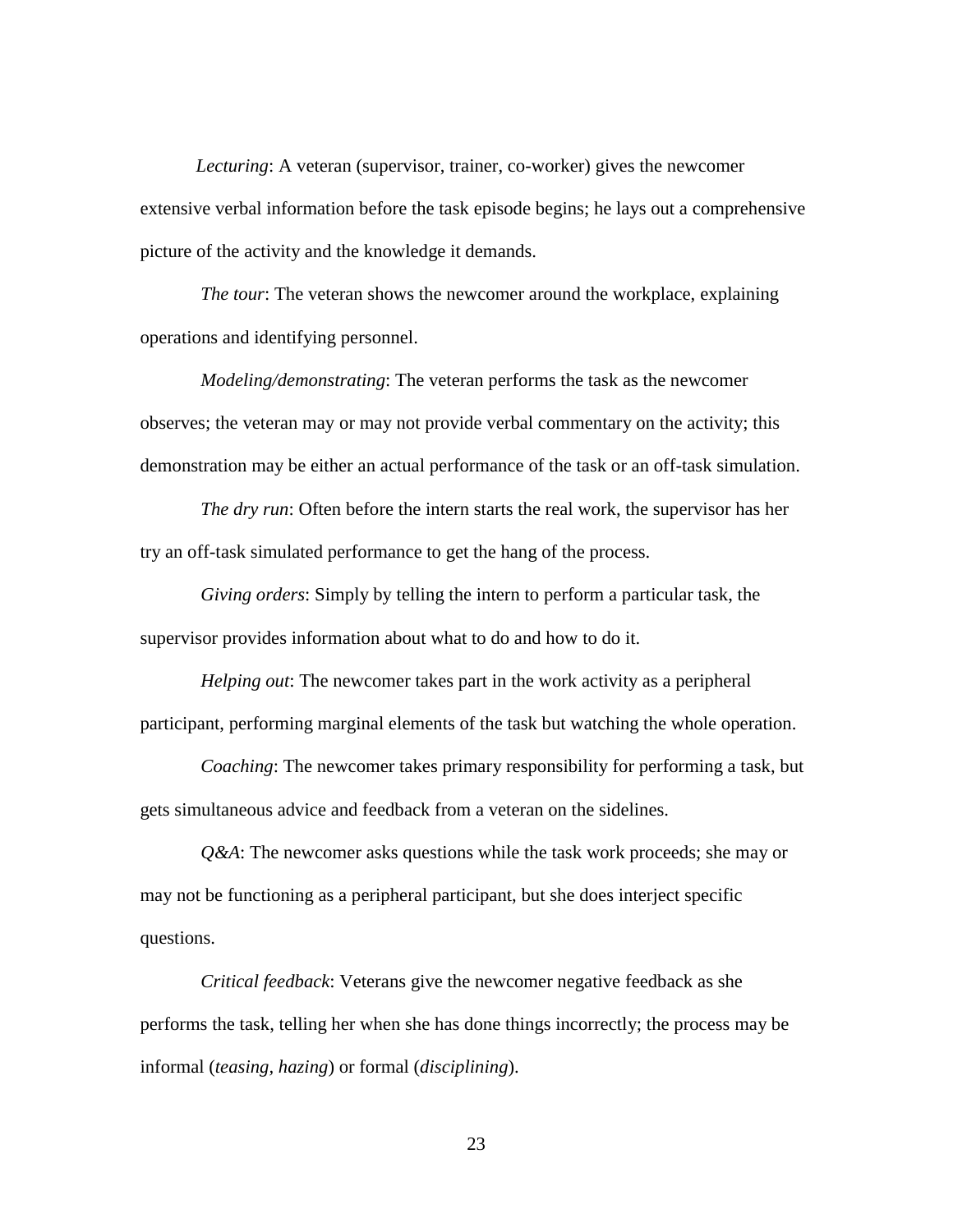*Testing* and *checking*: The veteran quizzes the newcomer on task knowledge and/or observes carefully to determine whether she knows what she is doing.

*Storytelling*: Veterans tell stories about successes and failures as the newcomer listens.

*Reminding*: The supervisor or trainer restates knowledge items after having exposed the newcomer to them before.

*Trial and error*: The newcomer tries out various solutions to problems, and checks to see how they work out; she adjusts her next performance depending on previous outcomes.

*Practice*: The intern repeats a task a number of times, and thereby strengthens and deepens her mastery of it.

This list is hardly exhaustive—any more than a list of classroom teaching techniques could be exhaustive—but it does suggest the variety of ways in which newcomers come to participate in the social stock of knowledge in a work environment. The social organization of the tactics varies in several ways: the relationship between the veteran and the learner may be more or less vertical, or more or less collaborative; the knowledge-encounter may be part of the ongoing work process or it may be separated from that activity; the neophyte may be given more or less open access to particular aspects of local lore, depending on the micropolitics of knowledge; the knowledge-in-use may be open to reorganization, or it may be strongly guarded by members resistant to change; the newcomer may be required to master the knowledge, or she may have to fight to get access to it. The possibilities are endless.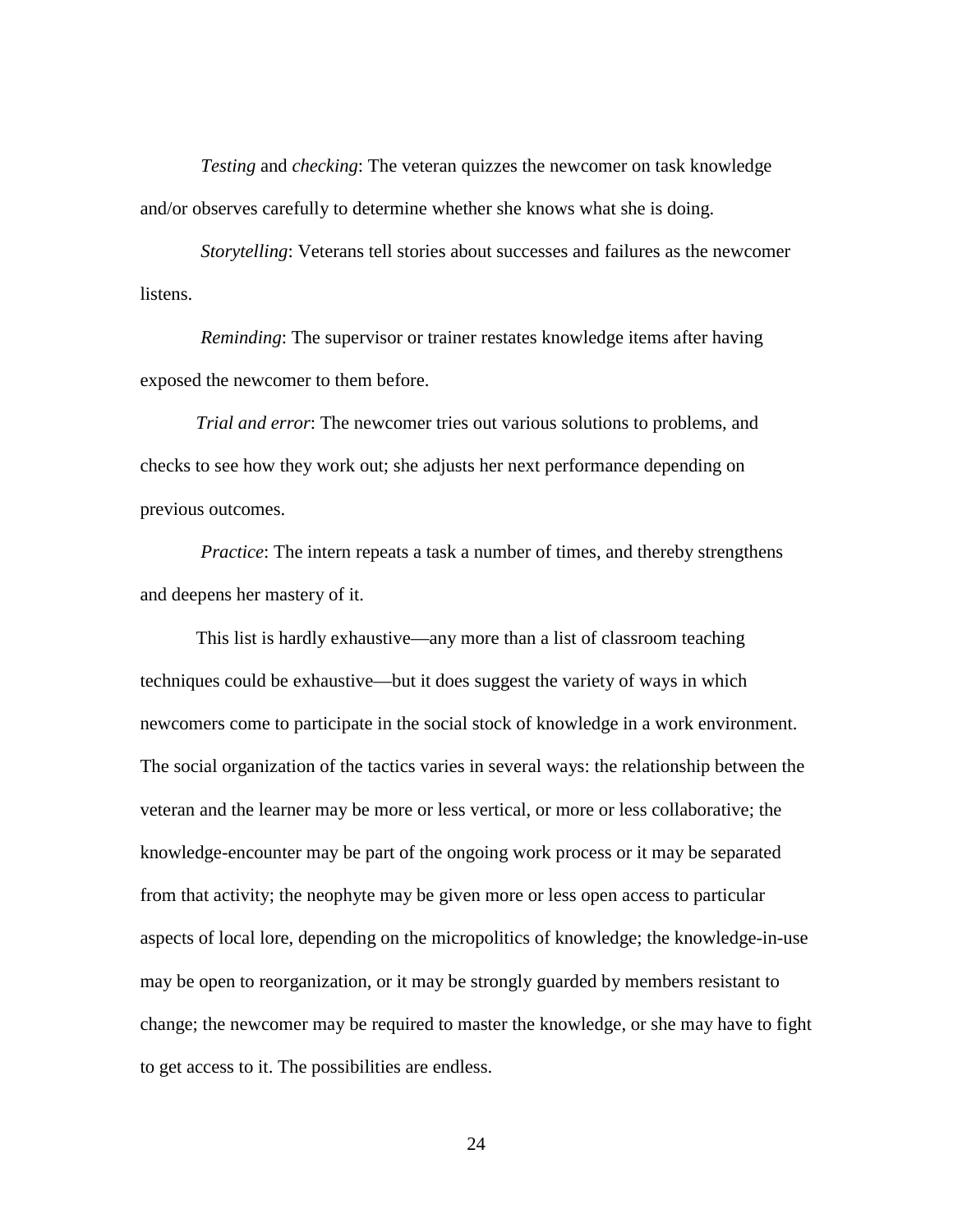# **Fred**

As described above, Fred's tasks at the animal hospital were largely mundane and not likely to bring about substantial learning. The work was simple, and required only rudimentary *front-loaded instruction* to induct him into the necessary knowledge-use. On the other hand, Fred did have occasion to *observe* interesting and complex activities, and to ask questions about what was going on. In that sense and to that degree, the environment was educational for him. During the researcher's first observation, for instance, the intern watched and commented as the veterinarian amputated a cat's tail:

Willy, another cat, was to have his tail removed. Fred explained to me that his tail was paralyzed and that he was also having trouble urinating on his own ... The technician asked (the doctor) if he wanted Fred to hold the cat while they gave it the anesthesia, but Dr. D- said no ... Dr. D— weighed the cat, and they gave him a shot while the tech held him down. It was a difficult task: The cat was hissing and moving around and obviously did not want to have a shot. Once they succeeded, the cat was out immediately. Dr. D— and the tech placed the cat on the newly clean operating table and stuck a tube down its mouth. Then they discussed how much of its tail to shave, began shaving, and vacuumed up the hair. Then they began "expressing" the bladder, which Fred explained to me ... While the doctor and technician were performing these tasks, Fred remained at the sink just on the other side of the operating room, but he could see in the room perfectly ... He told me in a matter-of-fact way what was going on at each moment ... Fred asked the doctor if the purpose of a cat's tail is to help the cat balance. The technician replied that probably balance is one purpose, but cats seem to do fine without them. Fred continued with his running commentary, saying, "She's sterilizing the area" as the technician rubbed some liquid all over the cat's tail and behind. The tech corrected him, saying the area would be "aseptic," not sterile ... The doctor first made an incision all the way around the tail near its base, then began to cut deeper through the skin ... The tech checked the cat's heart rate. Fred asked, "How much of the tail is actually bone?" The doctor replied, "It's bone all the way down." The doctor continued to cut through skin and then bone ... Fred suddenly left the room ... He was getting a throwaway camera from his bag; he wanted to take a picture of the surgery. Dr. D— and the tech posed with good humor (Observation xiiia1: 50-97).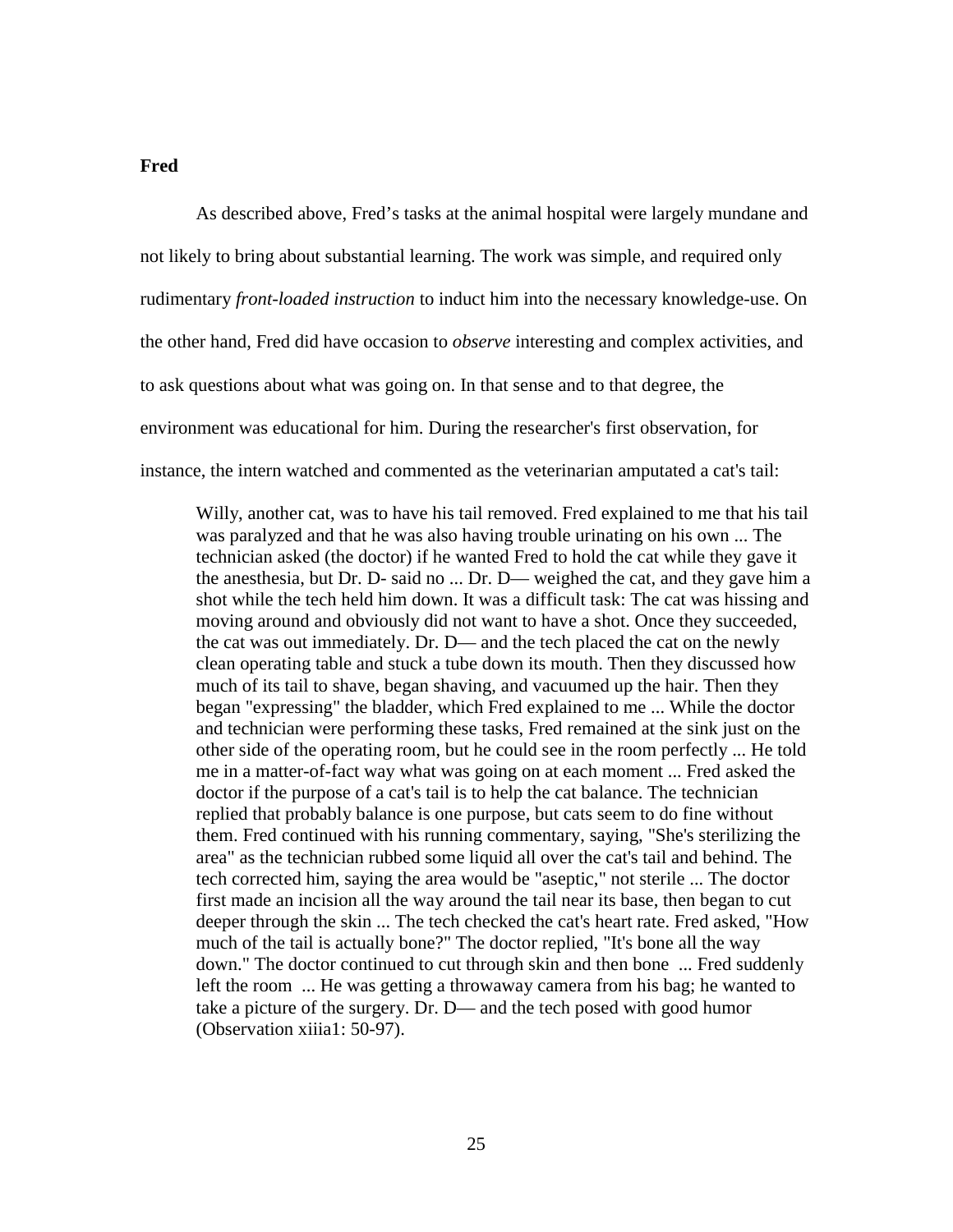This episode constituted one of the more fascinating experiences of Fred's internship, but also revealed some of the core pedagogy in the site. When Fred was not engaged in one of his routine tasks, he had the opportunity to watch procedures and activities carried out by the veterinarians and the technicians. The purpose of Fred's observing, it is important to note, was *not* to prepare him to perform any part of these tasks; he would never get to that stage of skill and knowledge, and would always remain a peripheral participant. In fact, the vet rejected the offer to have Fred merely hold the cat down. But there were several potentially educative elements to these scenes. Simply watching gave Fred some information. And he also asked occasional questions of the doctors and the technicians: What's the function of the tail? Is it bone all the way down? Later, as Fred observed a spaying operation, he asked the doctor if they could spay a dog in heat; she replied that it's actually easier then because the relevant organs are slightly enlarged. Off-task discussions like these provided a fair amount of interesting (if fragmented and episodic) information for the student.

Sometimes while Fred was observing an operation, the doctors quizzed Fred about aspects of their activity, even though he was not performing a function in it.

Dr. V- began to "test" Fred, asking him to explain to me what she was doing. She lifted something red out of the body cavity of the dog, and asked Fred what it was. Fred got the answer wrong. Dr. V— said that she had tied off the blood supply to the two ovaries, and was now tying off the blood supply to the two parts of the uterus ... Fred wondered aloud about the differences between human anatomy and dog anatomy (Observation xiiia3: 176-182).

This episode is an example of a *testing/checking* tactic, although it has the curious quality of being disconnected from the learner's functional participation in the activity.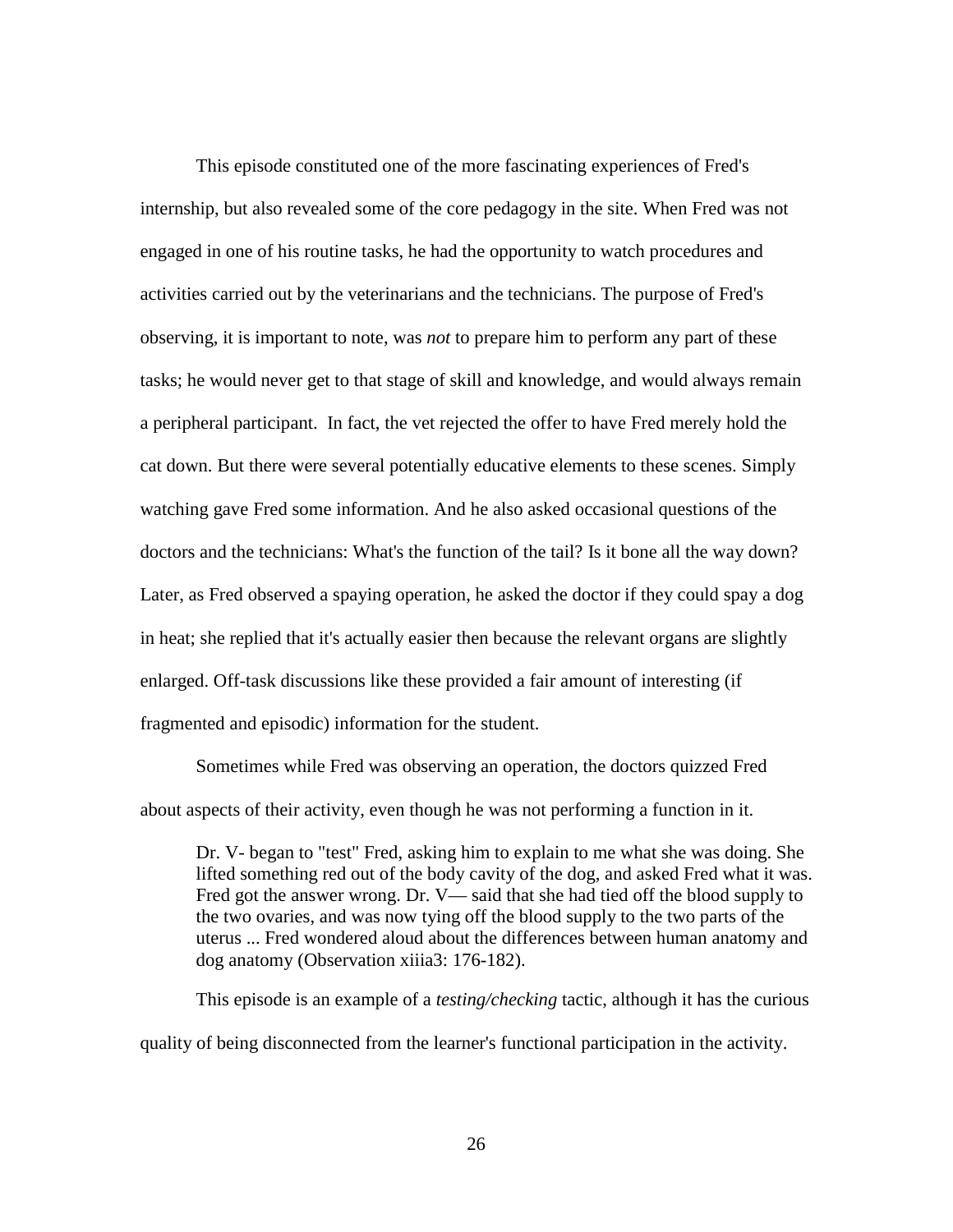A range of other tactics appear in the field notes. Fred learned about the sterilization of surgical tools by *helping out* a technician, he prepared a neuter pack, and she prepped the autoclave and tossed the pack into it (Observation xiiia3: 69-71). Another technician taught him about examining slides by the *show and tell* method; she showed him the materials from a dog with leukemia and told him what he was seeing. She also engaged in *storytelling*, relating an incident in which another veterinarian did research on ear mites by putting some in his own ear (Observation xiiia2: 104-108). A number of casual, off-task *conversations* also carried information for Fred: one, for instance, was about asthma in dogs (Observation xiiia2: 121-123); in another, one of the doctors described working in a zoo (Observation xiiia3: 191-197). When Fred made comments about what was going on in surgery, the vets and technicians sometimes *corrected* him; for instance, he referred to "spongy tissue" that Dr. V— told him was "fatty" (Observation xiiia3: 199).

The pedagogy of work in this site, then, involved the student's engaging in a good deal of menial, peripheral support activities and very little of the core work of the clinic. At the same time, however, the doctors and technicians could sometimes take the time to manifest local knowledge through *modeling*, *storytelling*, and *question-answering*. The activity system in the clinic was small enough and visible enough to give Fred a number of opportunities to observe and ask questions about the professionals' activities. Those opportunities clearly enabled him to accumulate some knowledge in the workplace.

Yet we have to ask whether the observations were systematic enough, substantive enough and repeated enough to provide a significant learning experience. He might have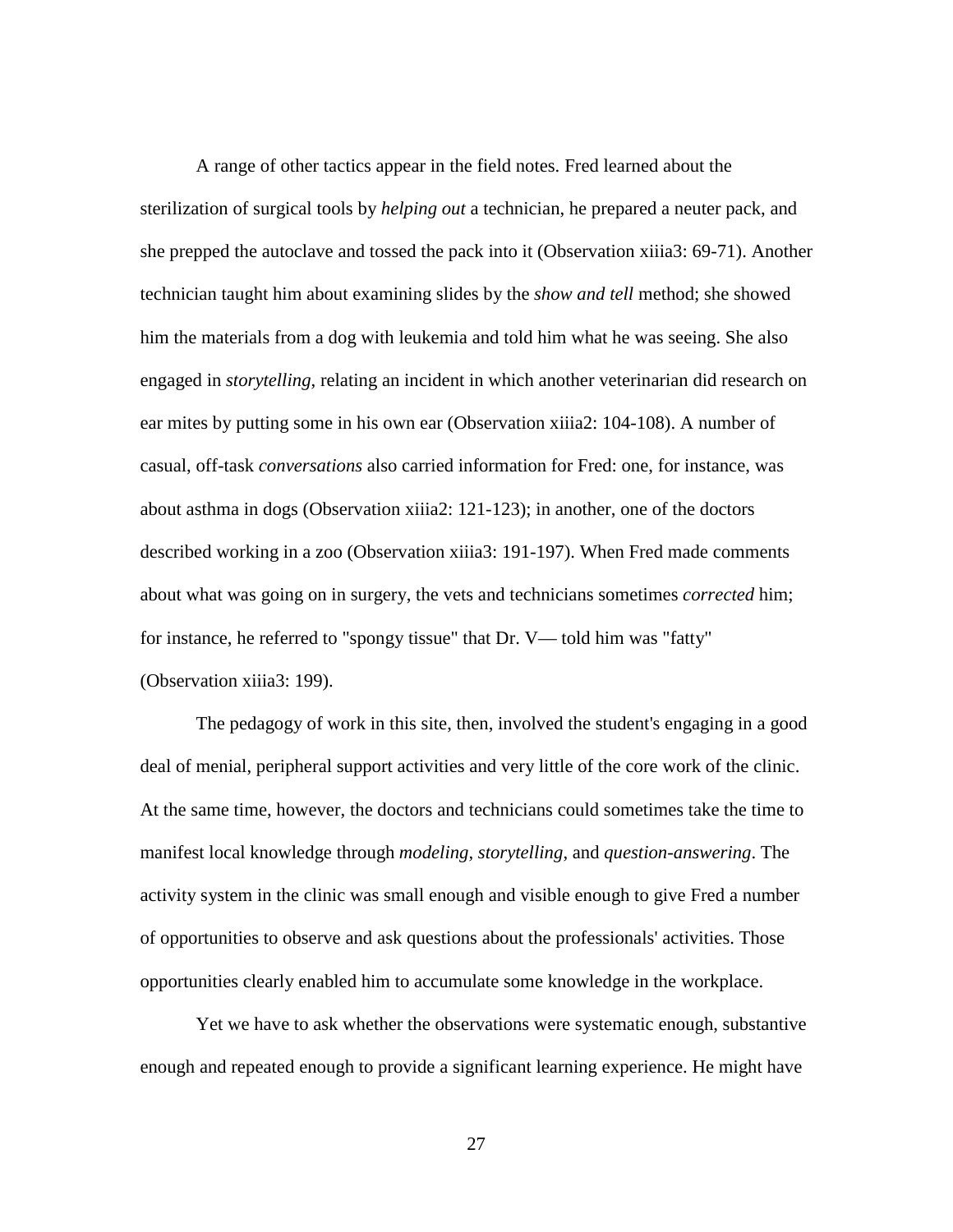seen enough neuterings to begin to understand the reproductive systems in cats and dogs, but that is not clear; in fact, when the vet tested his knowledge during the researcher's third visit, he answered incorrectly. He witnessed the unusual and fascinating tail amputation, and thereby got a rudimentary feel for a part of feline anatomy; but it is not at all clear that he had other experiences that enabled him to put that knowledge into a larger context. In this sense, the learning environment was probably, on its own, inadequate.

# **Josè**

On Josè's first day, he was taken on *the tour*; Mr. M––, the supervisor, gave Josè and the other interns starting that day a complete tour of the hotel and introduced them to many of the staff. After that Mr. M— adopted a general pedagogical strategy of *on-thejob training* for Josè. He arranged to have the intern take on more and more functions, and to learn them as he did them. Sometimes Josè performed tasks that Mr. M— would have done otherwise, thus freeing the boss up for other responsibilities. On other occasions, the student did work that was useful, but might not have been done if he had not taken it on.

The tactics involved in this process included most of the types mentioned above. During the first observation, for instance, when Josè was answering the phone in the housekeeping office, an assistant manager, R—, was with him and provided *coaching*; sometimes he handed the problem off to her, but often he got advice from her and did the work himself.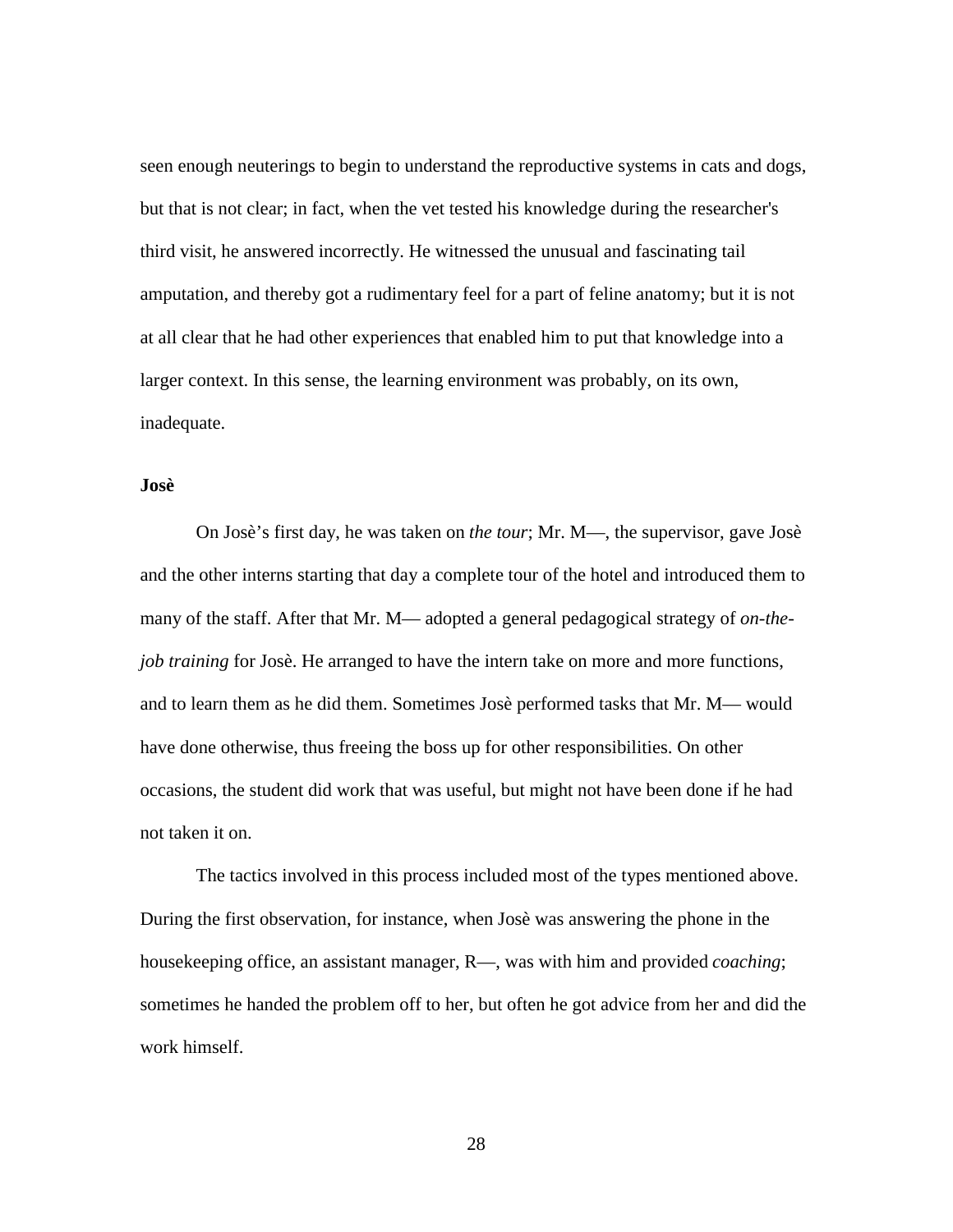The phone rang again and J asked the person to hold while he asked R about special handicapped equipment. She said yes, get their room number, and he said into the phone, "Someone will be there shortly," and then hung up. The phone rang again, and he took some notes ... For most of the incoming calls, J either handed the phone to R, or held his hand over the mouthpiece while he asked R what to do (Observation xv1a1: 139-152).

Earlier, Mr. M— or R— had most likely *modeled* the phone-answering task, as well as *lectured* him about the general procedures. Making the assistant available to Josθ as a coach represented a form of *scaffolding*, since her support could be gradually phased out as his knowledge-use grew. Indeed, by the end of the term, Josè himself was coaching other interns who had not yet been introduced to this role.

Most often during the researcher's visits, José *helped out*, carrying out administrative tasks that Mr. M- might have done. But the supervisor was not present all the time; often, the *establishing* phase was clear and simple enough to carry Jos $\vartheta$  through the *accomplishing*. On occasion, José worked with Mr. M–– in a way that educated José in some aspect of the management process and ideology. For instance, the intern reported that he and Mr. M— had "taken wet rags and wiped down some of the walls, which had 'scared' the housemen, because it meant the boss was doing their job" (Observation xvia1: 132-133). This event taught José about both management tactics and ideology.

Functionally, the organization managed to make learning resources available to José on a timely basis: coaching from veterans; substantial tasks that required some problem-solving and some discretion; room to make mistakes and rectify them. Moreover, it provided adequate feedback (on some aspects of the work, at least; he did not develop interactional skills as much as he might have), so he could learn from each opportunity. Yet this is not to say that the internship experience was educationally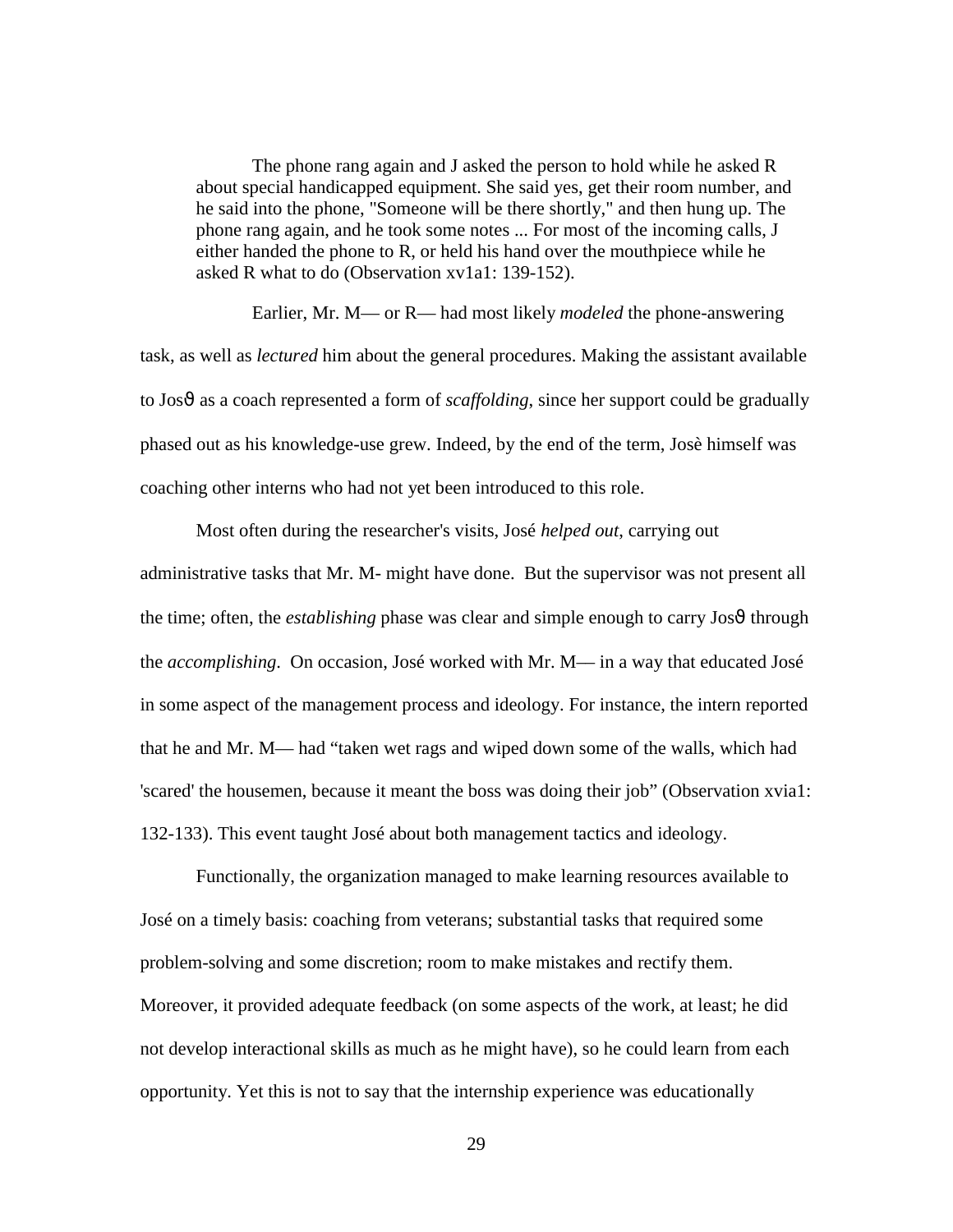perfect. On some occasions, José was shut out of certain meetings where he might have encountered a broader range of knowledge-in-use. On others, he did not get feedback that might have honed his performance. His identification with the management point of view raises a perplexing pedagogical issue: How could he have learned more? We turn to this question next.

#### **SCHOOL-BASED PEDAGOGY FOR WORK-BASED LEARNING**

Through the above type of analysis of a workplace and the activities available there to an intern, educators can determine the extent to which the workplace pedagogy should be augmented with classroom pedagogy. Both Fred's and José's placements offered opportunities for learning of all the different sorts listed at the beginning of this paper: occupational, technical and workplace readiness skills; career exploration and planning; psychosocial development and preparation for adult responsibilities; and reinforcement of academic learning. Fred, through becoming part of the daily routine of an animal hospital, was certainly engaged in career exploration, even though the handson work he was allowed to carry out was mostly menial. José certainly acquired several kinds of new skills, and his work experience was full of opportunities for thinking and learning about complex issues such as organizational processes, technical operations and social relations. What did their schools do to help them gain more from their internships?

In the many programs we studied, we found four commonly-used school-based strategies for ensuring student learning at the workplace: journal-writing, the creation of formal learning or training plans, holding an internship class or seminar, and requiring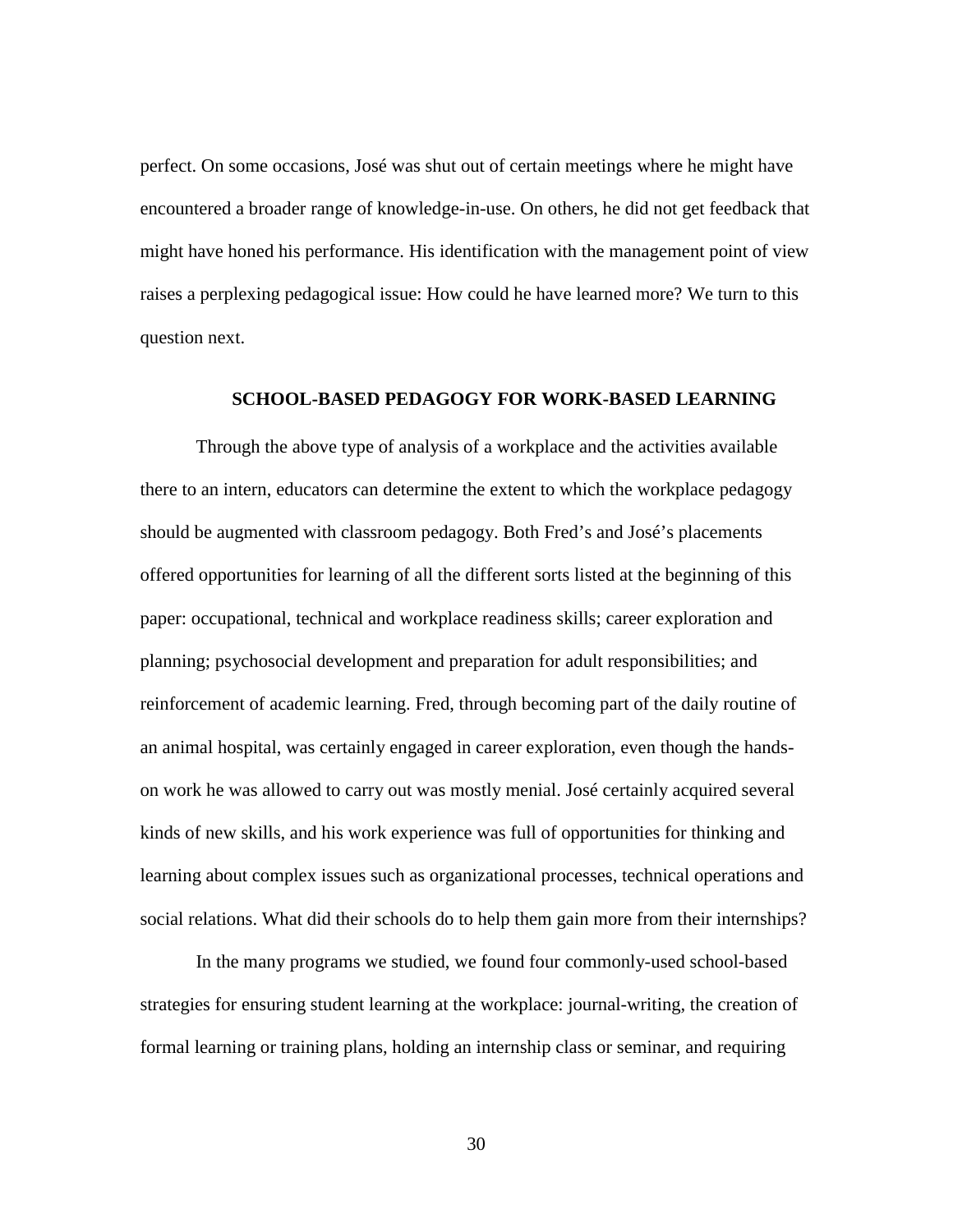final papers and presentations. Below, we describe each and give examples from our field research.

# **Journals**

Almost all of the programs we visited, including those of Fred and José, require students to keep journals of their work-based learning experience. Students are expected to write an entry for every day or so they are on the job, and teachers or internship supervisors periodically collect and read the journals. Programs differ with regard to specifying the content of the journal entries. Some ask that students only describe what they do every day, others want students to emphasize their feelings about what they do, and still others give students more structure in the form of themes or questions to respond to.

On the most practical level, journals serve as a quality control method for school personnel who do not have the time to actually visit the internship worksites. By reading the journals regularly, staff can monitor the students' activities and gain a sense of any problems that are occurring. If a student repeatedly writes, "Today I did the same thing I did yesterday," then staff know it is time for a telephone call or visit to the worksite supervisor. In the case of José, the journal seemed to serve this basic purpose, as his entries consisted of only two or three lines describing his tasks of the day. For example, on the day of observations quoted from above, this is all José wrote (besides noting the researcher's visit):

I spent the day at the (hotel) in the office. It was really busy. I was given some paper work to do along with answering phones, which never stopped ringing.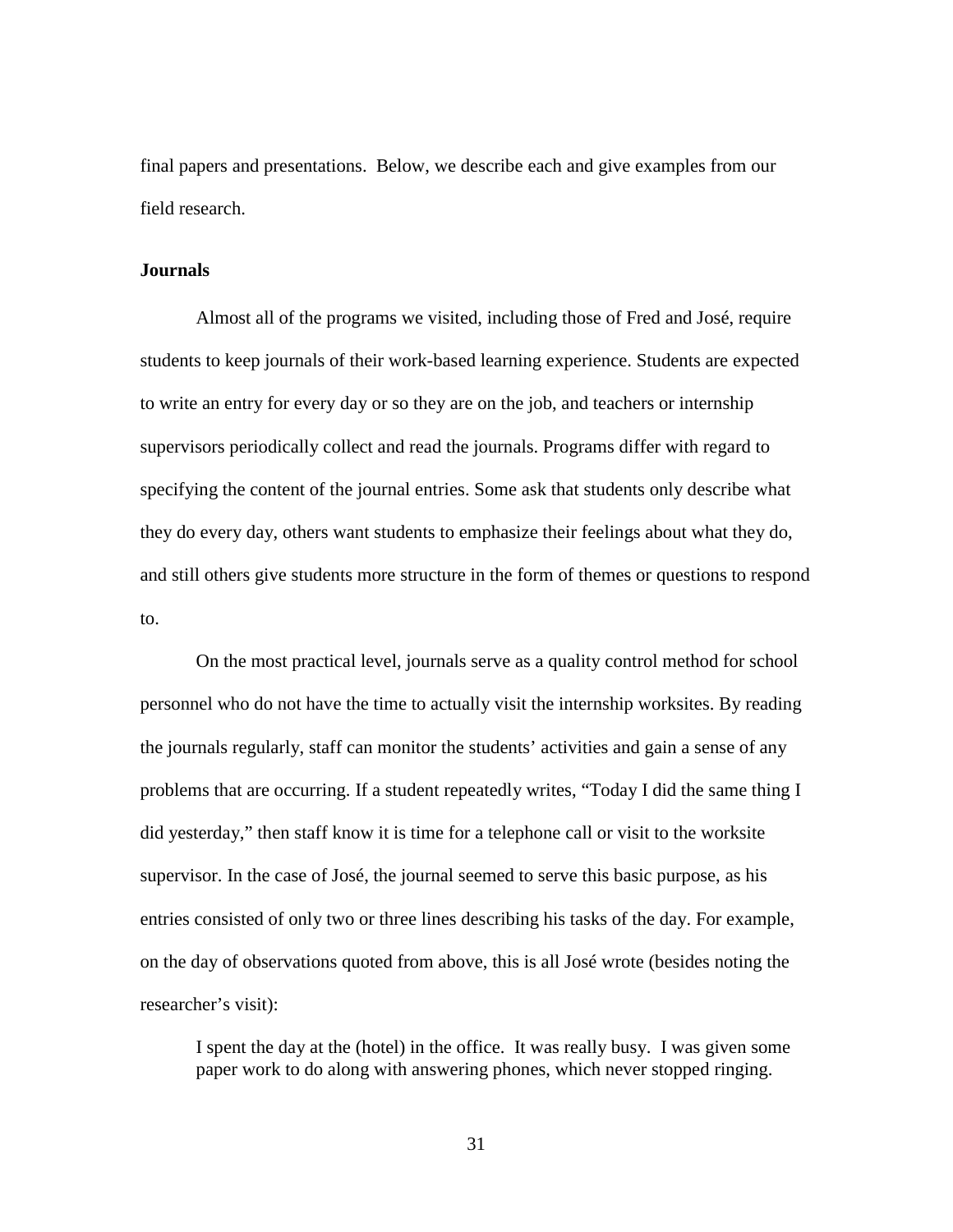On a deeper level, journals can serve to provoke reflection on the part of the

students, and as an outlet for the expression of thoughts or feelings that cannot be

declared at the worksite. Fred wrote in his very first journal entry:

The emotional part of the job will probably be the hardest part to deal with. Once I begin to understand what procedures are high risk and what's not. I figure once I understand these factors, I may feel more empathy toward the animal. I mean right now I feel for the animal but don't truly understand what's going on so there may be more to feel.

Several weeks later, an animal was euthanized during his work time. He wrote:

I almost lost it. I remembered seeing the dog a few days earlier and he was looking like he was getting better. Today he looked fine for an extremely old dog. It was very hard on everyone else there too because they had known Harry longer than I. They managed to keep it together. I felt bad ... It's a tough choice. When is the right time to put away something you really love. I am glad I wasn't there when he was put under. I am not ready for that. Not yet at least.

These words show that Fred was learning that jobs in veterinary medicine do have

an emotional aspect to manage. The comments also could serve as a starting point for a

classroom discussion on euthanasia, or program staff could urge Fred to discuss these

issues with his colleagues.

We did hear from some students that they found journal-writing to be tedious, and a burden. Some were unsure of the point of the journals. Other students complained that they spent time on their journals but the teachers made no comments on them; the perspective of many of the teachers was that they did not want to be perceived as evaluating the journals. We find that overall journals are a worthy exercise, but their purpose and format must be made clear between teachers and students.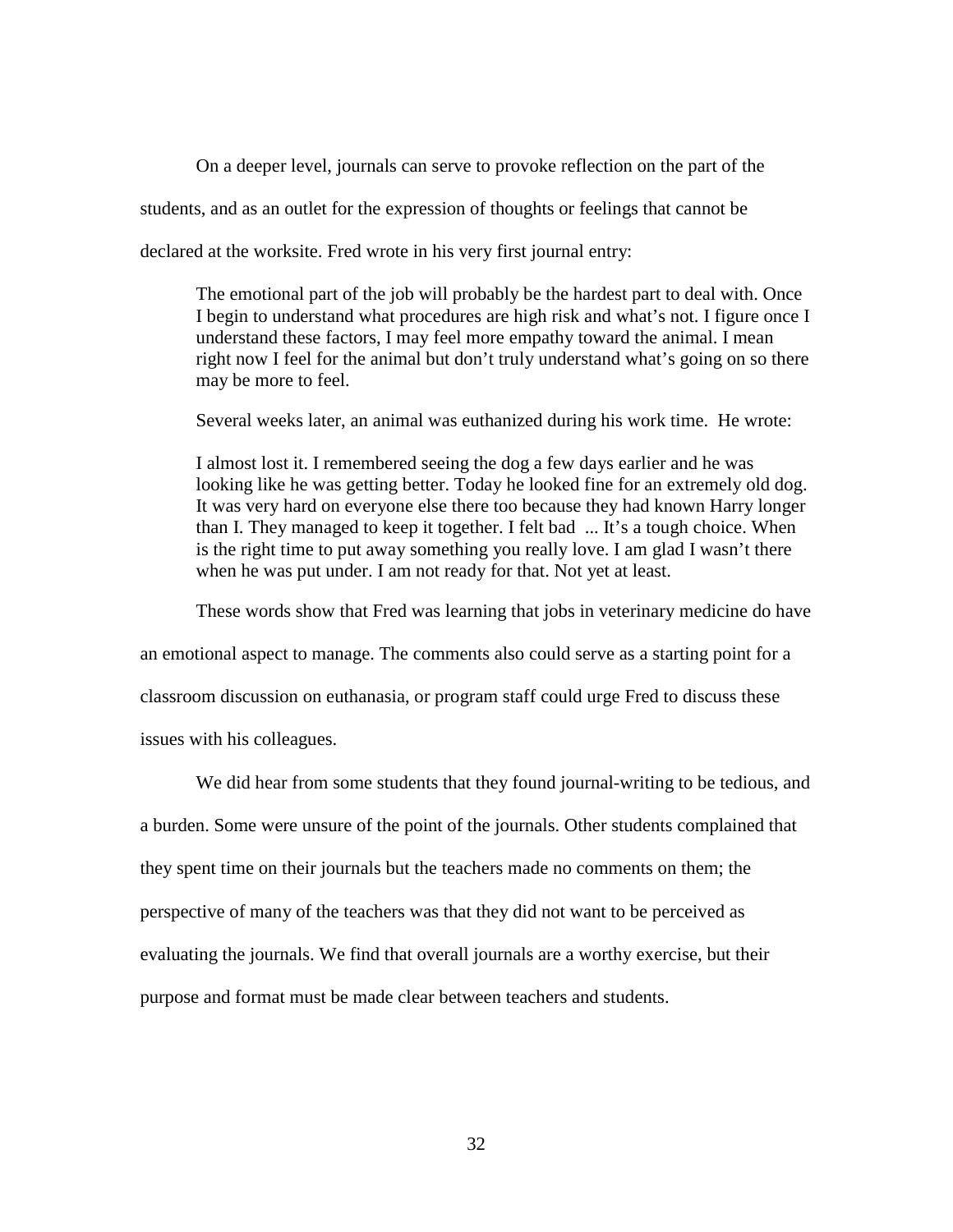# **Learning Plans**

Some, but not all, of the programs we studied created learning plans for the internships. Learning plans are usually written outlines of what the students are expected to do and learn on the job. Some are generic (the same outline exists for all students at all workplaces), while others are more individualized. Sometimes the plan lists in detail what the student will learn at the workplace, such as in the Philadelphia School-to-Careers program, where the "Training Plan" lists the tasks to be accomplished weekly on checkoff sheets. In other cases, the plan lists assignments the student will complete, but not necessarily at the workplace. José's program does not use learning plans. In Fred's case, he was to identify new learning goals every month and these were written on his monthly internship evaluation forms; for example, one of his goals was "learn how to deal with the public."

City-As-School, an alternative high school in New York City where students earn most of their credits through internships, has been using Learning Experience Activities Packets ("LEAPs") for years. The purpose of the LEAP is to list the objectives for the internship, so that they are clear to both student and employer, and to provide a way for the student to document what he or she learns. LEAPs are tailored to each specific workplace. For example, the LEAP for students interning at the New York City Police Department requires students to keep a journal that reflects on their experiences, write an organizational profile, read books about police work, interview three police officers, and research and write a final report (more detailed instructions are included for each of these activities).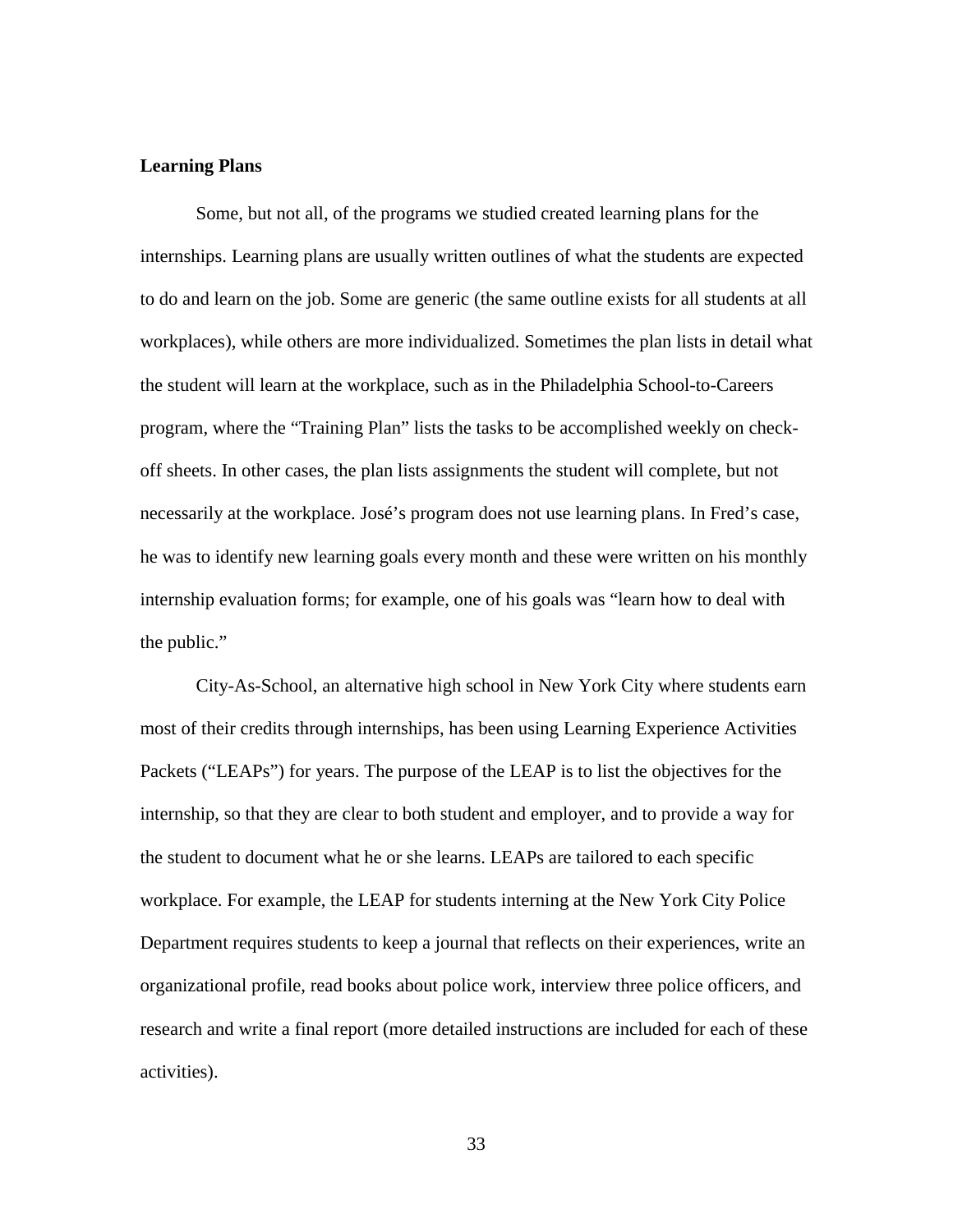The Financial Learning Academy of Genessee County (FLAG) in Flint,

Michigan, uses assignment frameworks called "Tool Boxes" to provide students with a framework for learning at their worksites. In this program, which has a classroom in a local bank, students follow a finances-based curriculum while simultaneously accepting unpaid and paid projects in the bank and other area financial institutions. When a student begins a project, he or she is given Tool Box 1, which outlines what the student can learn simply by observing the workplace surroundings and employees. For example:

How do you see workers acting—towards their work, towards their fellow workers—towards customers both telephone and walk-in ... How do you see workers using their time—what do they read—write—time on phone—what are their scheduled hours—lunch break how used ... What skills and assignments do you see that workers have to do to complete their jobs—technical skills interpersonal skills—customer relation skills—accounting skills—filing skills accuracy skills ...

At the end of the second week of a project, students must turn in a paper with answers to these questions. They then receive Tool Box 2, the purpose of which is to help them reflect on personal and technical skills. For example:

Describe the project manager and employees you are working for and give titles—tell what the department does—how does this department fit into the whole financial industry—What opportunities exist for advancement in this department—where do most employees in this department come from—How would you describe the interpersonal relations of this department ...

# **Internship Class or Seminar**

Several programs require students involved in work-based learning to attend a class or seminar together. The focus of these classes ranges from general workplace issues to the students' particular experiences. For example, one component of the Academic Internship Program at Champlain Valley Union High School, a comprehensive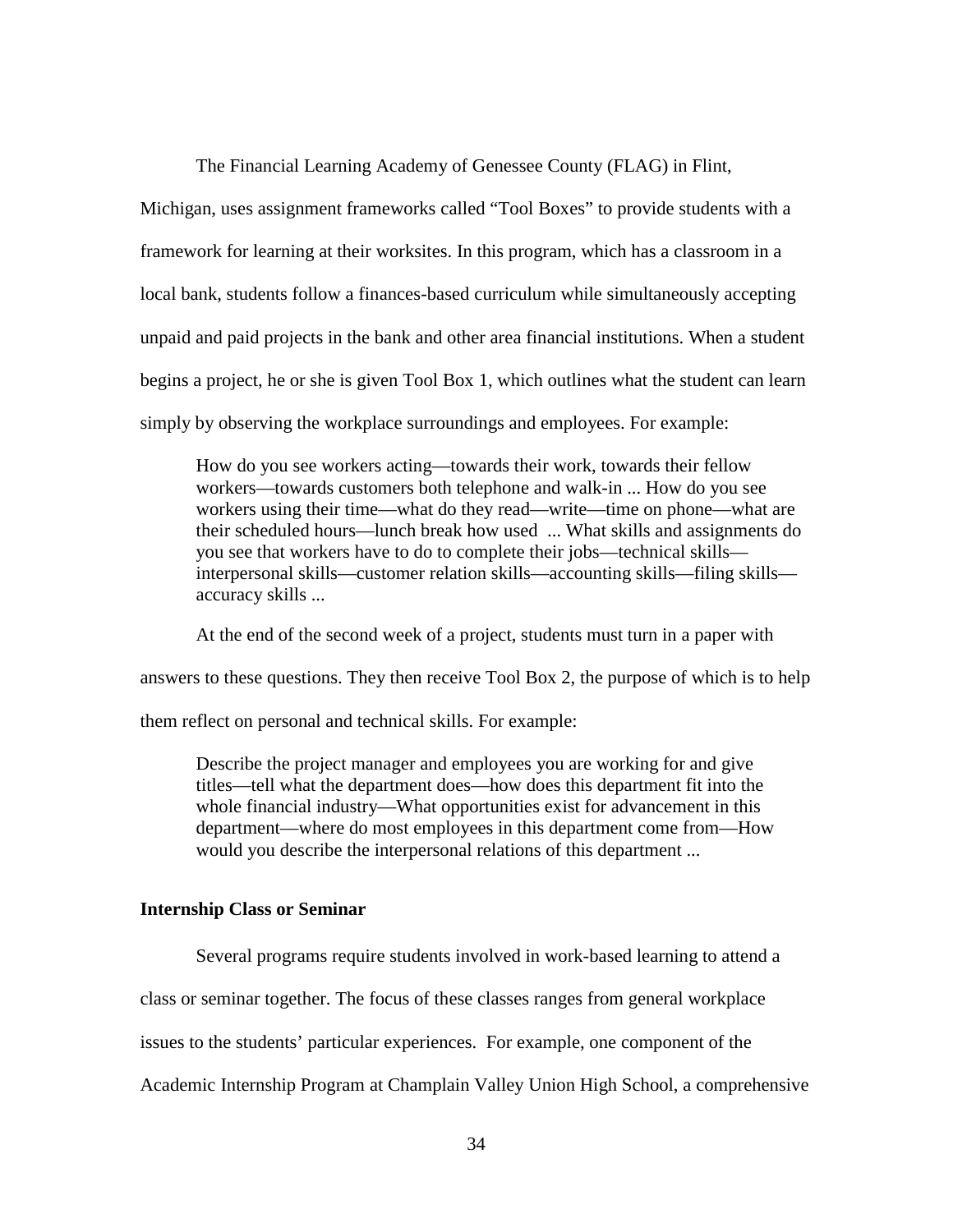High School in Vermont, is a weekly internship seminar. Students share information with each other about their workplaces. They also write a weekly paper on a given topic such as comparing two similar occupations. At City-As-School, students also must attend an internship seminar. The class we observed had the teacher dividing the students into pairs, who then shared their internship experiences, followed by an in-class writing exercise. Simon, Dippo, and Schenke's book, *Learning Work: A Critical Pedagogy of Work Education* (1991), gives many suggested classroom activities to go along with internships. The goal of most of the activities has to do with helping students think about and understand larger issues about work such as work design, productivity, inequality and work, and gender issues in the workplace.

Fred attended a weekly internship seminar. He shared many of his observations (particularly of the surgeries) with his fascinated classmates. He also was assigned books to read on veterinary medicine, and had many writing exercises. The seminar added value to his experience. José, however, whose internship took place during the summer, had no such connected class, and so lacked the regular debriefing Fred received. A parallel class could have helped José better understand the worker-management issues he was confronted with daily. For example, one day José was told by Mr.–– to go up to the second floor of the hotel and check to see if a worker was shampooing the carpeting there. When José did so, the worker yelled at him, saying "They don't have to send no babysitter to watch me do my job." In an interview, José said:

I did feel uncomfortable ... That's why people didn't really like me much. 'Cause it's like, I am just a little kid, getting a high position. I understand, it must have made him feel very uncomfortable. I understand where they're coming from. I wouldn't want no five-year-old kid to be my boss. (Interview xvii2: 874-911)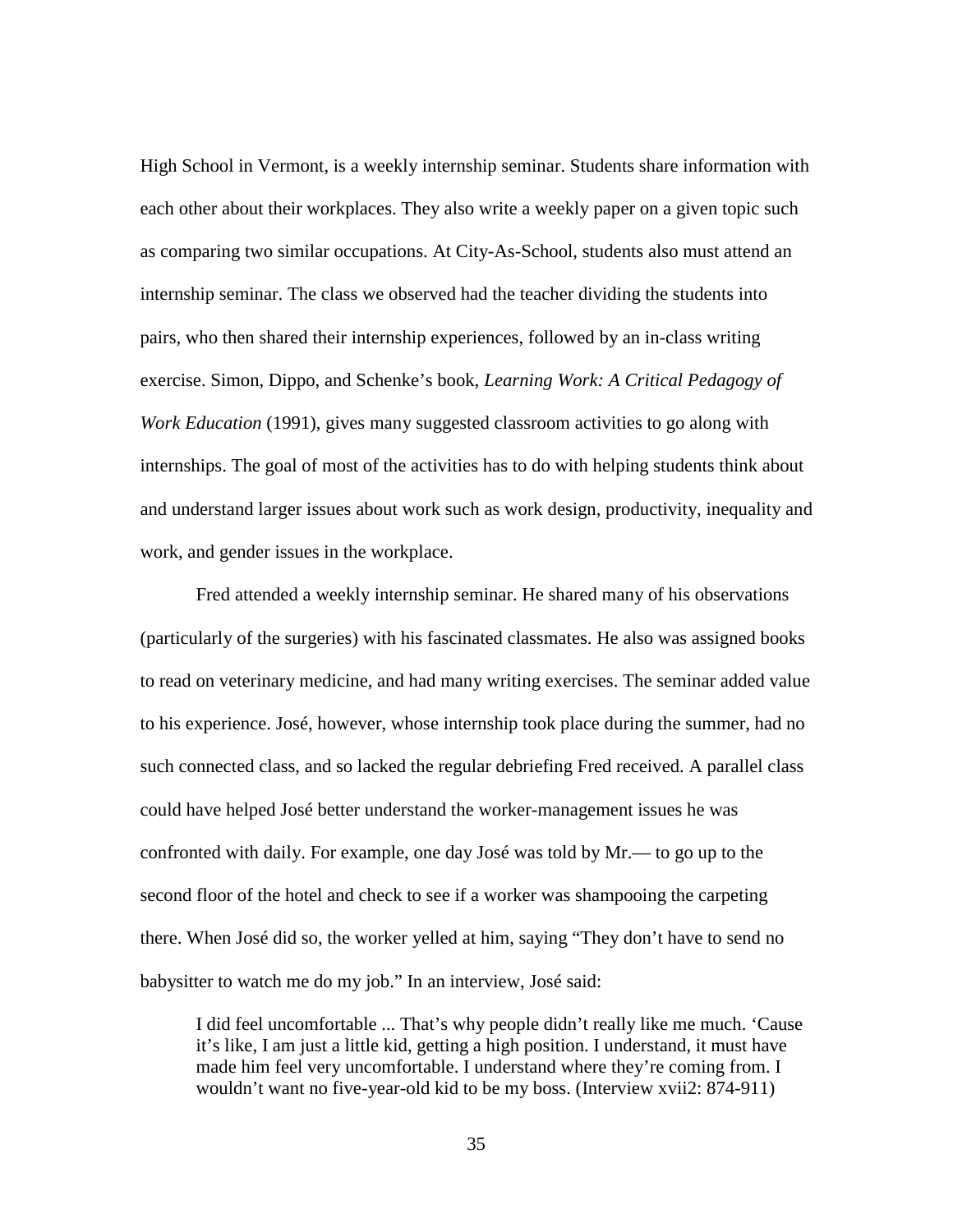While José was mature enough to have some understanding of this situation, and the management/labor themes that were repeatedly evident during his internship, he did not have the opportunity to deconstruct these issues with teachers or other students in a structured way.

#### **Final Papers, Projects, and Presentations**

Finally, most of the programs we studied require student interns to complete and also sometimes present a final paper or project. Students in the FLAG program, discussed above, must present to their fellow students their discoveries from the Tool Box activities. At Champlain Valley Union High School, on "Graduation Challenge" day, students in the Academic Internship Program turn in papers and make presentations about their internships to panels of teachers, parents, and employers. Presentations are rated according to three criteria: delivery, organization, and content; for each area students can receive a grade of unsatisfactory, pass, or high-quality.

Fred's program required him to write a paper and make a presentation; his topic was veterinary medicine. He started by giving the purpose of his internship as "to see if I could handle the hardships of veterinary medicine." He described his first few weeks at the animal hospital, explaining how he became more confident in his tasks over time. He described the tasks, the other workers, and some of the surgeries he observed. He then answered questions from the audience about the kinds of animals the hospital cared for, and about preventive animal health.

José's program required him only to complete two short papers: one on his supervisor, which was to be drawn from an interview with him; and the other on what he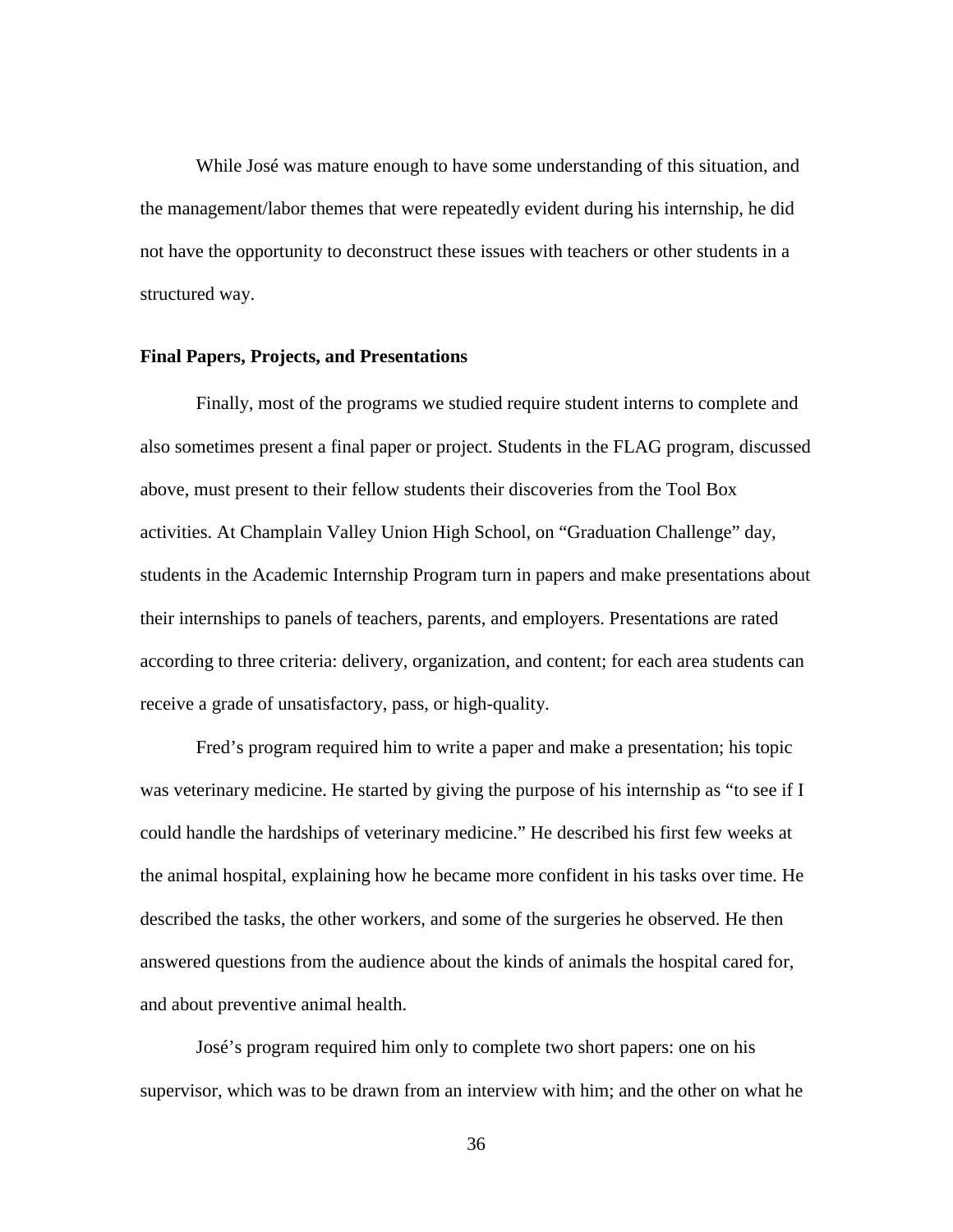thought about his internship. The purpose of the interview-based paper was for José to understand the education and qualifications needed for a career in the hotel industry, as well as to gain an idea of a hotel employee's career path. The goal of the second paper was to have him reflect on his experience.

## **Summary**

While our analysis of Fred's workplace seemed to show that his internship was not as rich as José's, a look at the pedagogy back at the school demonstrates that Fred's experience was not as deficient as one might have first thought. Fred set learning goals, he attended a weekly seminar with a teacher and other student interns, and he wrote and presented a paper on his experience. José clearly had more tasks and more responsibility at the hotel than Fred had at the animal hospital, but  $\text{Jos}\vartheta$  lacked a structured way to reflect on his days at the workplace, or to share or compare his internship with others. School-based pedagogy can clearly make a difference in what and how much a student learns in work-based learning.

## **CONCLUSION**

These case studies illustrate the complexity of analyzing situated pedagogy. The process by which neophytes in a workplace come to use new forms of knowledge is sometimes obvious, as in explicit teaching events (training sessions, workshops), and sometimes not. The social organization of knowledge-use more often serves the instrumental needs of the organization than it does the learning needs of the newcomers, but meeting those learning needs often improves the productivity of the organization. On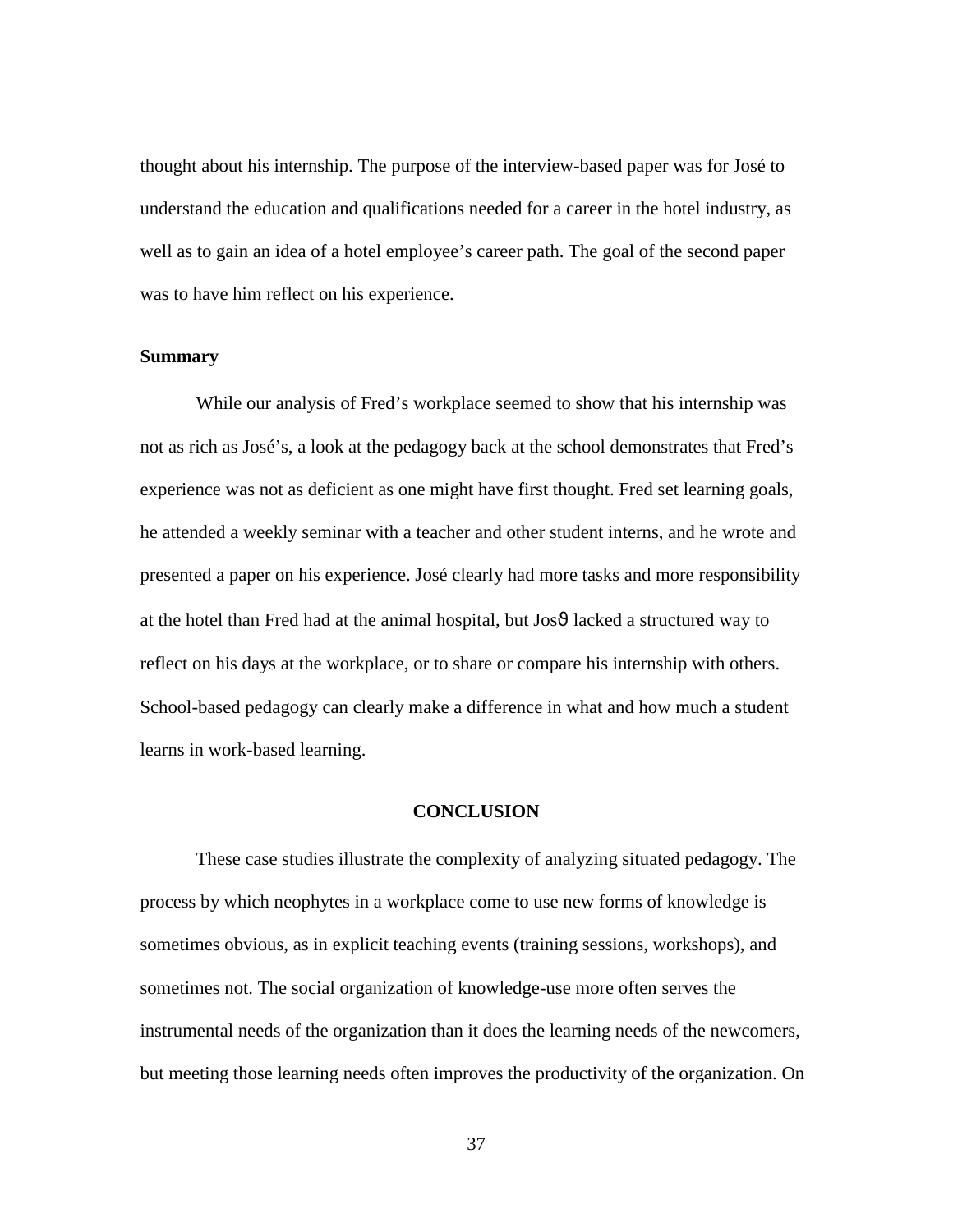the other hand, some organizations operate efficiently by compartmentalizing knowledgeuse in a way that perpetuates the peripheral status of newcomers, and thwarts their learning. Determining the way work activities shape members' participation in knowledge-use is a subtle challenge.

These issues and dynamics deserve attention from educators responsible for placing, guiding and evaluating work-based learners. Knowledge-rich organizations like hospitals and large corporations do not always prove to be the most educational, because they sometimes classify and frame the use of knowledge in ways that bar newcomers and other marginal players from growing participation in communities of practice. Work systems with weak classification and frame often afford interns greater access to that participation, and thus increase their learning. The framework sketched out in this chapter can be a tool for the educator who is trying to distinguish one type of learning environment from the other.

Rather than placing students in internships and then assuming they will learn something there, educators should enhance the learning opportunities at the workplace with connected activities and exercises back at school. Above we have described ways to ensure that student interns gain new knowledge. However, ensuring student learning is not entirely the responsibility of program staff. We were told repeatedly by school-based personnel and by employers that students need to take more responsibility for their own learning. Student interns are encouraged to assert themselves on the job, particularly with regard to asking questions and requesting challenging work.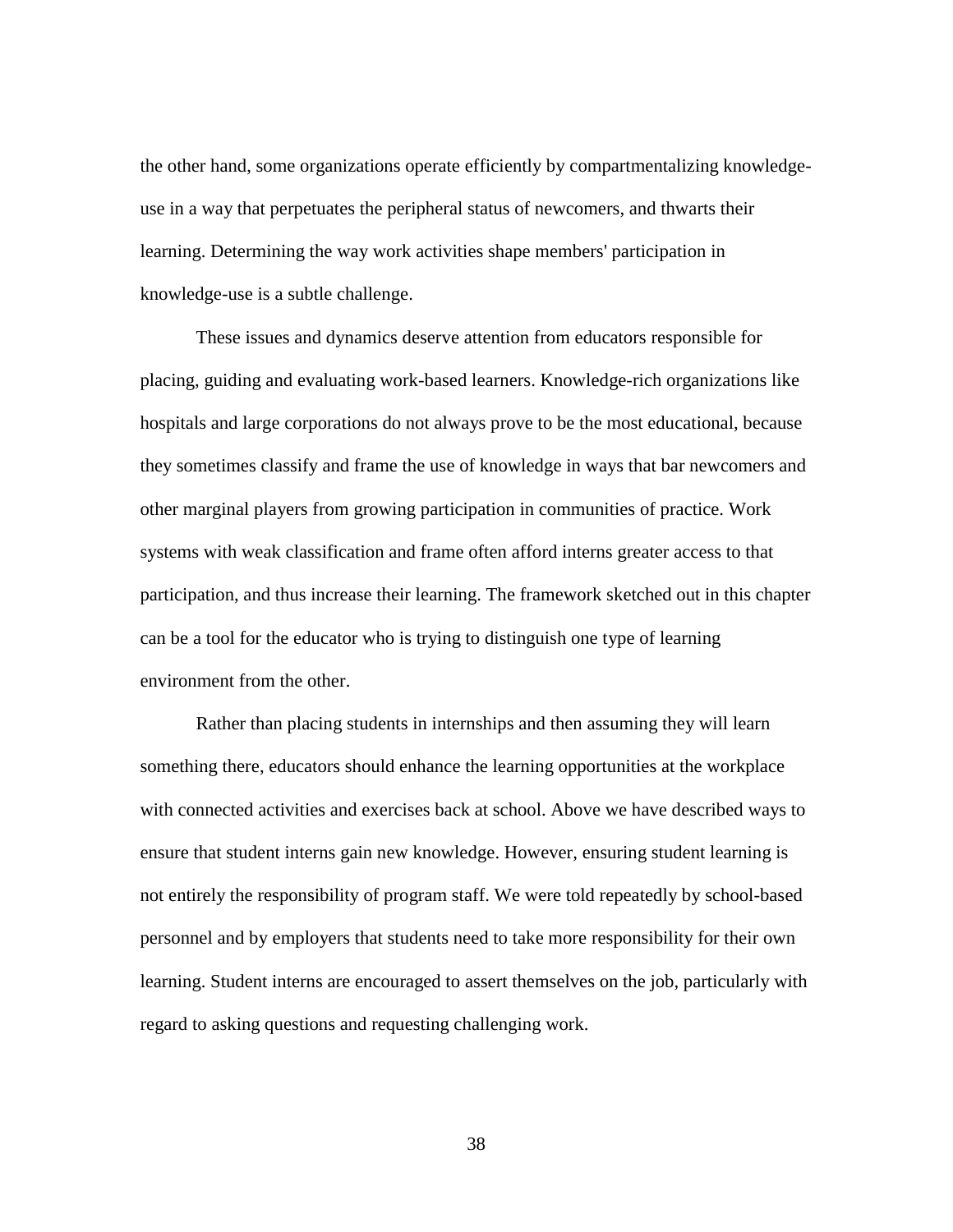As Roger Simon writes, the aim of work-based pedagogy should be to "work with students in such a way as to enable them to participate more fully and effectively in determining the practices that inform their working lives ... (and) on the central task of helping student to work both on and with their experiences to deepen their sense of how the requirements of the work world have been shaped" (Simon et al., 1991, p. 13).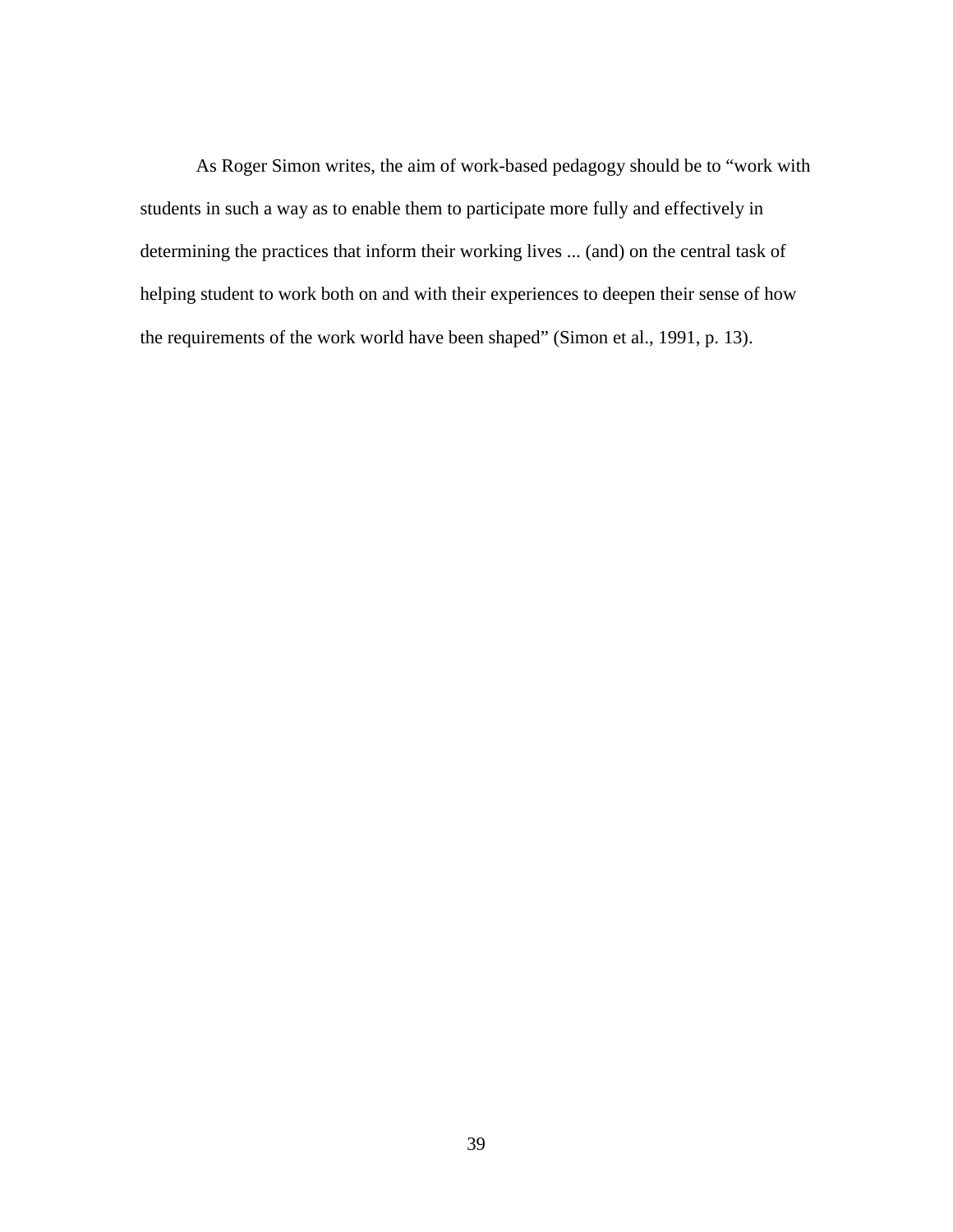#### **REFERENCES**

Appelbaum, E., & Batt, R. (1994). *The New American Workplace: Transforming work systems in the United States*. Ithaca, NY: ILR Press.

Applebaum, H. (Ed.). (1984.). *Work in market and industrial societies*. Albany, NY: SUNY Press.

Bailey, T. R., & Merritt, D. (1997). *School-to-work for the college bound* (MDS-799). Berkeley, CA: National Center for Research in Vocational Education, University of California at Berkeley.

Bailey, T., Hughes, K., & Barr, T. (1998). *Achieving scale and quality in schoolto-work internships: Findings from an employer survey* (MDS-902). Berkeley: National Center for Research in Vocational Education, University of California at Berkeley.

Bernstein, B. (1975). *Class, codes and control: Volume 3: Towards a theory of educational transmission*. London: Routledge and Kegan Paul.

Bruner, J. S. (1981). The social context of language acquisition. *Language and Communication,1*(2/3), 155-178.

Hamada, T., & Sibley, W. E. (Eds.). (1994). *Anthropological perspectives on organizational culture*. Lanham, MD: University Press of America.

Hamilton, M. A., & Hamilton, S. F. (1997). *Learning well at work: Choices for quality*. New York, NY: Cornell University Press.

Hughes, K. L. (1998). *Employer recruitment is not the problem: A study of school-to-work transition programs*. (IEE Working Paper No. 5). New York, NY: Institute on Education and the Economy.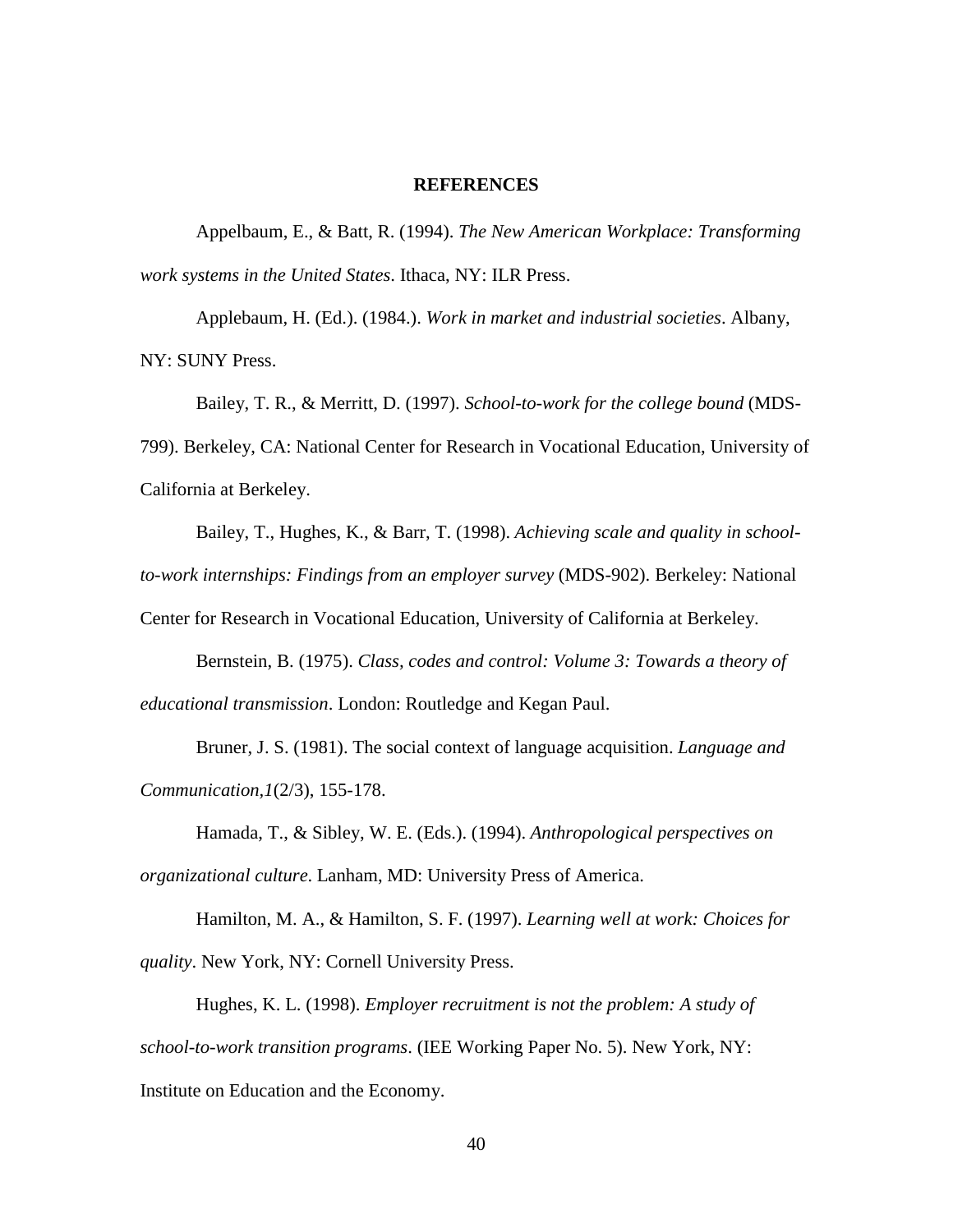Lave, J., & Wenger, E. (1991). *Situated learning: Legitimate peripheral*

*participation*. New York, NY: Cambridge University Press.

Moore, D. T. (1981a.). Discovering the pedagogy of experience. *Harvard Educational Review, 51*(2), 286-300.

Moore, D. T. (1981b). *The social organization of educational encounters in nonschool settings*. Washington, DC: National Institute of Education.

Moore, D. T. (1986). Knowledge at work: An approach to learning by interns. In

Borman, K., & Reisman, J. (eds.), *Becoming a worker* (pp. 116-139). Norwood, NJ:

Ablex Publishing.

National Center for Education Statistics. (1998). *Digest of education statistics*

*1997*. Washington, DC: US Department of Education.

Olson, L. (1997). *The school-to-work revolution*. Reading, MA: Addison-Wesley.

Pauly, E., Kopp, H. & Haimson, J. (1995). *Home-grown lessons: Innovative*

*programs linking work and school*. San Francisco, CA: Jossey-Bass Publishers.

Pedraza, R. A., Pauly, E., & Kopp, H. (1997). *Home-grown progress: The*

*evolution of innovative school-to-work programs.* New York, NY: Manpower

Demonstration Research Corporation.

Perkins, D. N. (1993). Person-plus: A distributed view of thinking and learning.

In Salomon, G. (ed.), *Distributed cognitions: Psychological and educational*

*considerations*. New York, NY: Cambridge University Press.

Simon, R. I., Dippo, D., & Schenke, A. (1991). *Learning work: A critical pedagogy of work education*. New York, NY: Bergin and Garvey.